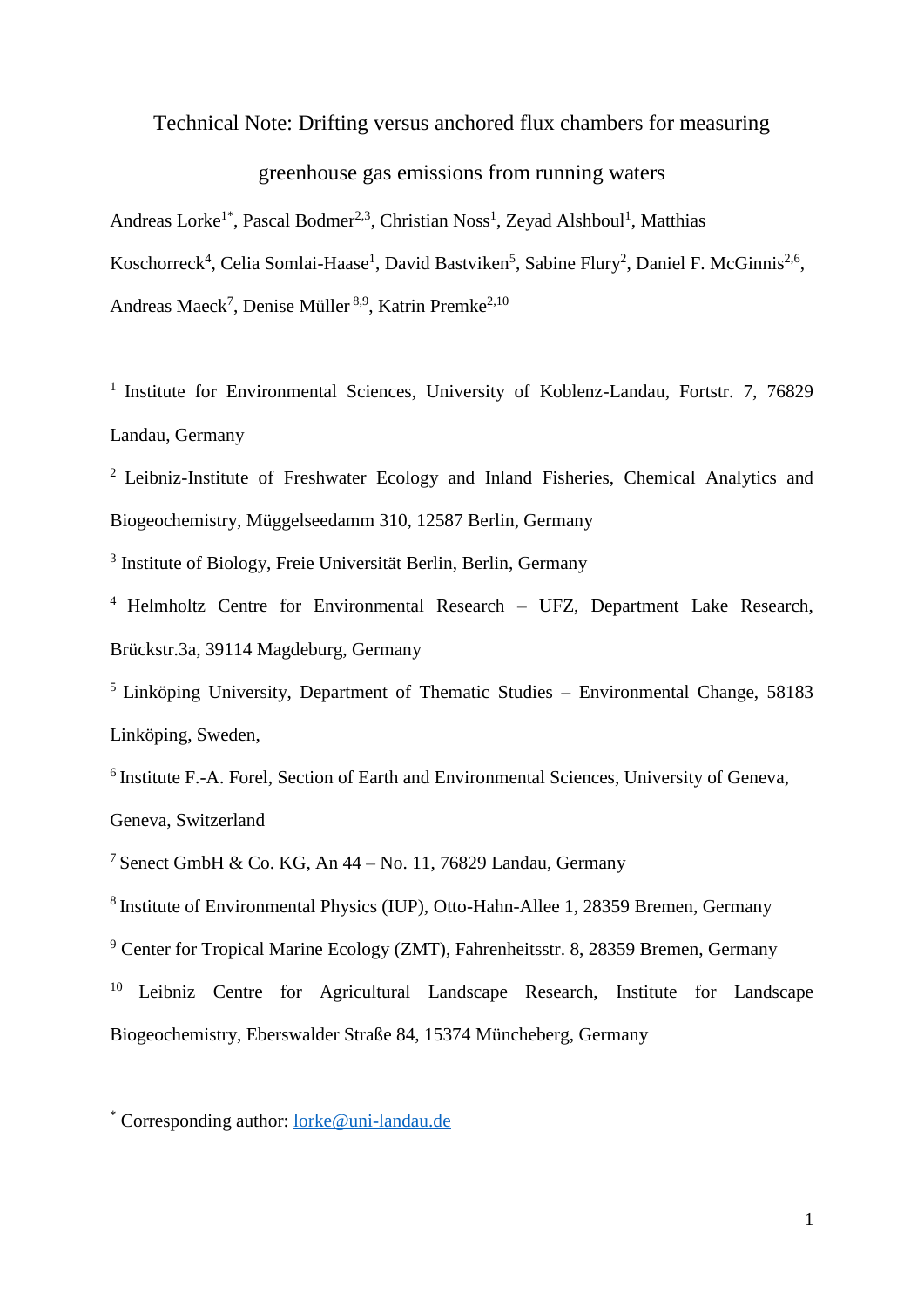#### **Abstract**

 Stream networks were recently discovered as major but poorly constrained natural greenhouse gas (GHG) sources. A fundamental problem is that several measurement approaches have been used without cross comparisons. Flux chambers represent a potentially powerful methodological approach if robust and reliable ways to use chambers on running water can be defined. Here we compare the use of anchored and freely drifting chambers on various streams having different flow velocities. The study clearly shows that (1) anchored chambers enhance turbulence under the chambers and thus elevate fluxes, (2) drifting chambers have a very small impact on the water turbulence under the chamber and thus generate more reliable fluxes, (3) the bias of the anchored chambers greatly depends on chamber design and sampling conditions, and (4) there is a promising method to reduce the bias from anchored chambers by using a flexible plastic foil seal to the water surface rather than having rigid chamber walls penetrating into the water. Altogether, these results provide novel guidance on how to apply flux chambers in running water, which will have important consequences for measurements to constrain the global GHG balances.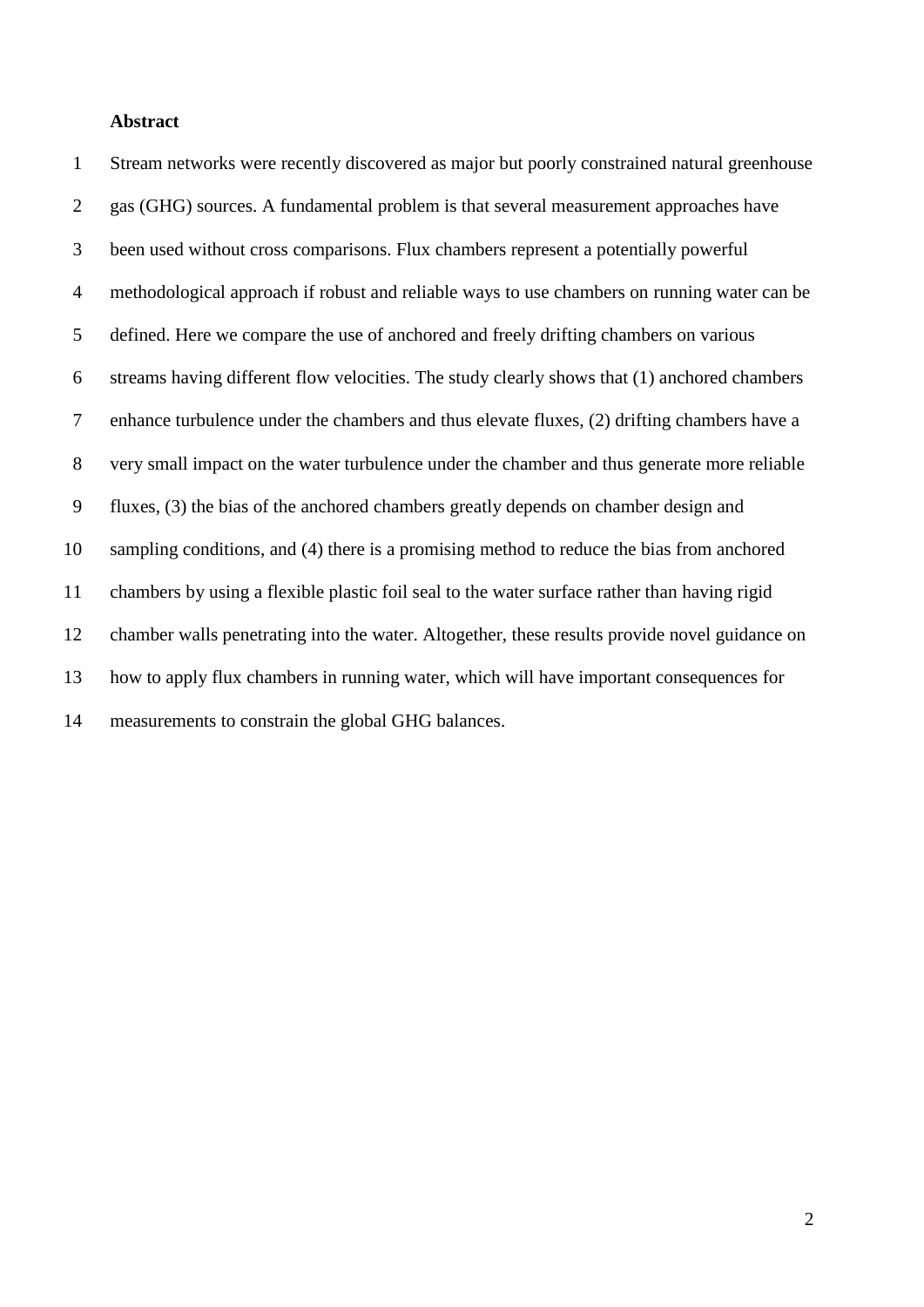## 1 Introduction

 Rivers and streams have been identified as important links in the global carbon cycle. They receive and transport terrestrial carbon from the land to the ocean and are also shown to be a 18 net source of greenhouse gases (GHG), i.e carbon dioxide  $(CO_2)$  and methane  $(CH_4)$  [\(Aufdenkampe et al., 2011](#page-24-0)[;Battin et al., 2008](#page-24-1)[;Cole et al., 2007;](#page-24-2)[Tranvik et al., 2009\)](#page-26-0). In a 20 recent study, the global  $CO_2$  emissions from rivers and streams were estimated to be  $1.8\pm0.25$ 21 Gt C year<sup>-1</sup> [\(Raymond et al., 2013\)](#page-25-0), which corresponds to 70% of the global ocean carbon sink [\(Le Quéré et al., 2014\)](#page-25-1). Due to the lack of knowledge of surface area and gas exchange velocity, the smallest streams are considered as a major unknown component of regional to global scale GHG emission estimates [\(Bastviken et al., 2011;](#page-24-3)[Cole et al., 2007\)](#page-24-2). Despite these knowledge gaps, there are strong indications that small streams have the highest gas exchange velocities [\(Aufdenkampe et al., 2011\)](#page-24-0), highest CO<sup>2</sup> partial pressures [\(Koprivnjak et al., 2010\)](#page-25-2) and cover the largest fractional surface area within fluvial networks [\(Butman and Raymond,](#page-24-4)  [2011\)](#page-24-4). A continental-scale analysis of  $CO<sub>2</sub>$  efflux from streams and rivers revealed a continuous decline of the fluxes with increasing size and discharge of the aquatic systems [\(Hotchkiss et al., 2015\)](#page-25-3).

 Ecosystem-scale fluxes of CO<sup>2</sup> and CH<sup>4</sup> from running waters are often derived indirectly using measured gas partial pressure in the surface water in combination with estimates of a gas exchange velocity. For sparingly soluble gases, the exchange velocity is mainly controlled by turbulence at the water-side of the air-water interface. In smaller rivers and streams, turbulence is driven by stream velocity, depth and bottom roughness [\(Marion et al., 2014\)](#page-25-4), and the resulting gas exchange velocities are often parameterized with one or more of the following terms: stream order, slope, flow velocity, discharge, width and depth [\(Alin et al.,](#page-24-5)  [2011](#page-24-5)[;Raymond et al., 2012](#page-25-5)[;Wallin et al., 2011\)](#page-26-1). In small streams, reach-scale estimates of the gas exchange velocity can also be derived from gas tracer experiments, whereby a volatile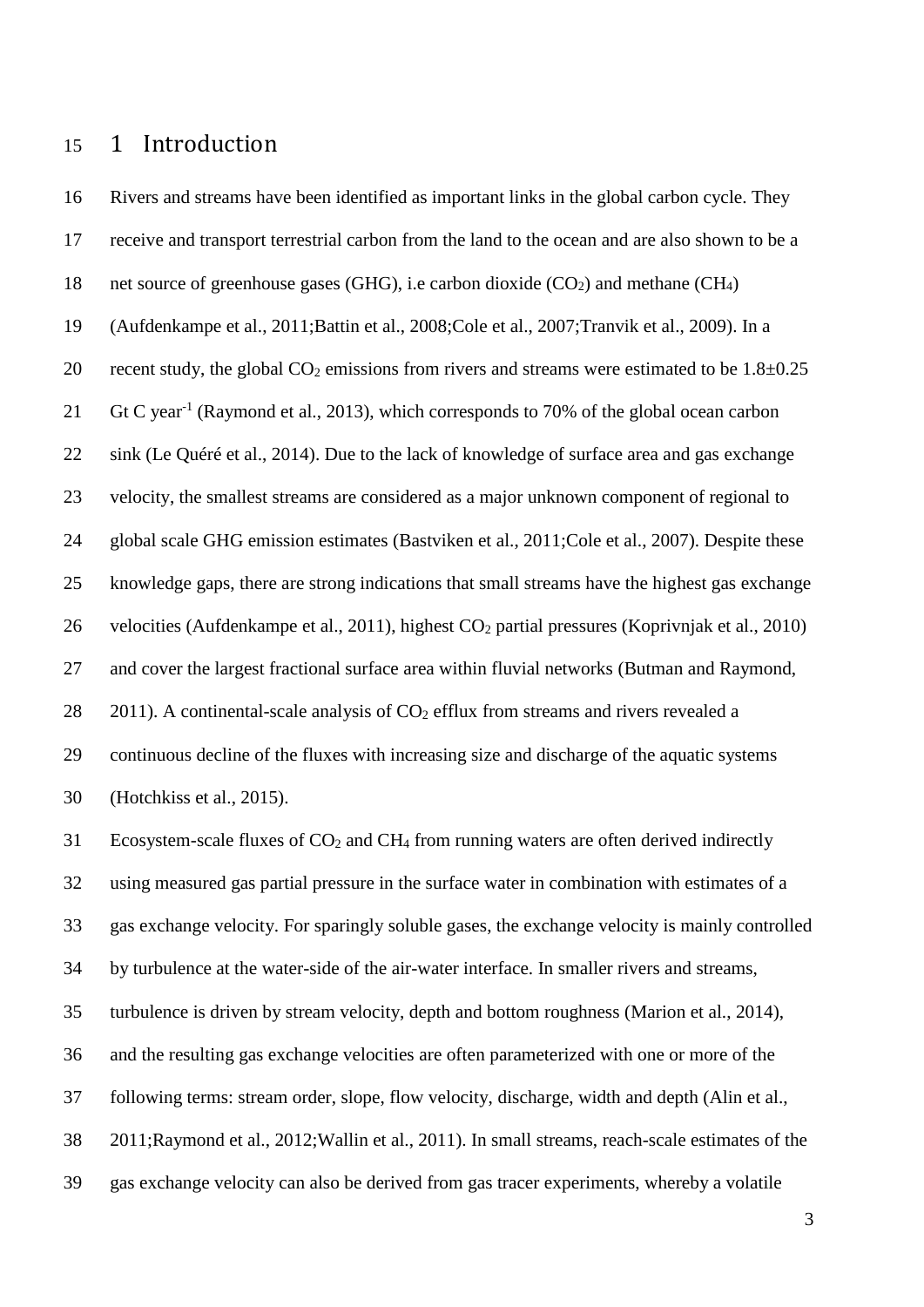| 40 | tracer (e.g., propane or sulfur hexafluoride) is injected upstream and the longitudinal decrease  |
|----|---------------------------------------------------------------------------------------------------|
| 41 | of its dissolved concentration is measured (Halbedel and Koschorreck, 2013; Raymond et al.,       |
| 42 | 2012). For practical reasons, tracer gas injections are limited to application in small streams   |
| 43 | and alternative methods suitable for a greater range of stream sizes are needed. Moreover,        |
| 44 | recent studies revealed that the gas exchange velocity of CH <sub>4</sub> can be enhanced by      |
| 45 | microbubbles (Beaulieu et al., 2012) and can therefor differ from that of the volatile tracer. To |
| 46 | better constrain ecosystem-scale estimates of GHG emissions and to improve the                    |
| 47 | understanding of the flux drivers in small running waters, reliable methods are required that     |
| 48 | allow direct measurements.                                                                        |
| 49 | As eddy-covariance (Baldocchi, 2014) measurements are not suitable for small streams, gas         |
| 50 | flux chambers that float on the water surface are a straightforward and inexpensive method        |
| 51 | for direct measurements of gas fluxes, and can easily be replicated over time and space           |
| 52 | (Bastviken et al., 2015). The gas flux is determined from the change of the gas concentration     |
| 53 | in the chamber headspace over time. Floating chambers have been frequently applied for            |
| 54 | measuring gas fluxes in large rivers, reservoirs and lakes (e.g., Beaulieu et al.,                |
| 55 | 2014; DelSontro et al., 2011; Eugster et al., 2011).                                              |
| 56 | Chamber measurements have been criticized because submerged chamber edges are thought             |
| 57 | to disrupt the aquatic boundary layer, thereby affecting the gas exchange (Kremer et al.,         |
| 58 | 2003). Comparisons of floating chambers with other flux measurement techniques were               |
| 59 | performed in lakes, rivers and estuaries. While some studies have reported a tendency of          |
| 60 | floating chambers to yield higher fluxes than other methods (Raymond and Cole,                    |
| 61 | 2001; Teodoru et al., 2015), others found reasonable agreement (Gålfalk et al., 2013; Cole et     |
| 62 | al., 2010).                                                                                       |
| 63 | In streams and rivers, floating chambers have been deployed anchored at one spot (anchored        |
| 64 | chambers) (Sand-Jensen and Staehr, 2012; Crawford et al., 2013), or freely drifting with the      |
|    |                                                                                                   |

water (drifting chambers) [\(Alin et al., 2011](#page-24-5)[;Beaulieu et al., 2012\)](#page-24-6). Although based on the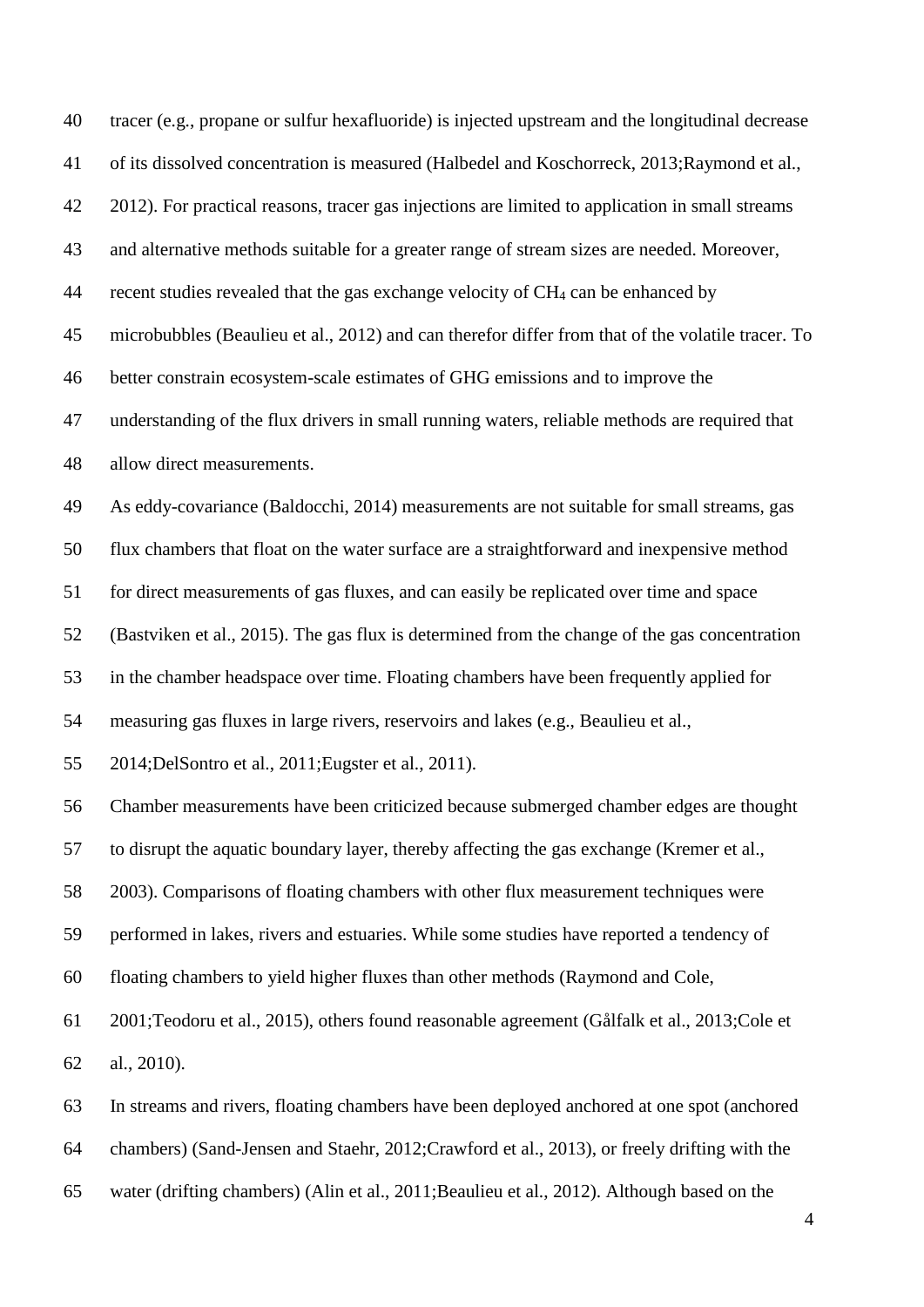same principle, the two deployment modes have fundamental differences. Because of the higher velocity difference between the chamber and the surface water, anchored chambers in running waters may create additional turbulence around the chamber edges [\(Kremer et al.,](#page-25-7)  [2003\)](#page-25-7). If the effect of this turbulence on fluxes is minor, anchored chambers would be advantageous as the area covered by the chamber can be controlled and because practical work with anchored chambers is relatively simple. Drifting chambers will likely induce less turbulence in the surface water, however it is difficult to control their coverage, potentially resulting in spatially biased measurements. Drifting chambers are also complicated for several reasons, e.g., the presence of obstacles in the streams or in terms of logistics, as the chambers may travel far during measurement periods.

 While establishing efficient methods for running water gas emissions are needed to improve the global GHG budgets, progress in chamber based methods is prevented by the lack of comparative assessments of anchored versus drifting chambers. In this study, we compared measurements of GHG fluxes and the gas exchange velocity using drifting and anchored chambers in various streams and rivers. Because chamber performance is expected to depend strongly on chamber design, the field experiments were conducted using three different chamber types. In laboratory experiments, we analyzed the flow field and the turbulence under both anchored and drifting chambers at different flow velocities. The primary objective of this study was to answer the question: Do anchored chambers produce reliable measurements of localized GHG fluxes in running waters?

## 2 Methods

#### 2.1 Chamber measurements in the field

Field measurements were conducted in nine different rivers and streams in Germany and

- Poland using three different chambers [\(Table 1\)](#page-18-0). All three data sets included *anchored*
- *measurements*, where the chambers were tethered to stay at a fixed position as well as *drifting*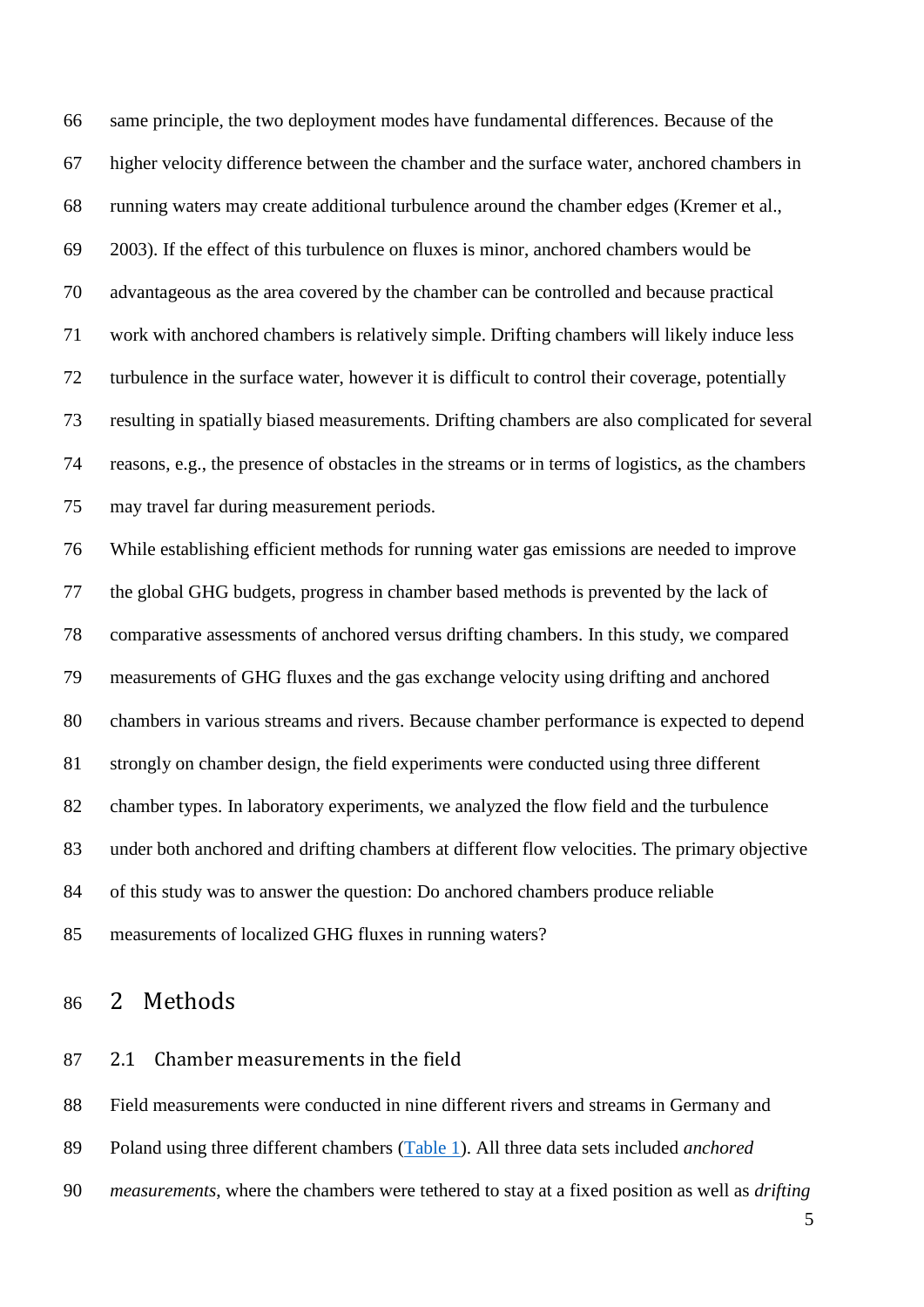91 *measurements*, where the chambers were freely moving with the current. In two of the data

- 92 sets (A and B), the temporal change of  $CO<sub>2</sub>$  and CH<sub>4</sub> concentration in the chamber headspace
- 93 was measured on a boat using infrared gas analyzers (A: OA-ICOS gas analyzer, UGGA, Los
- 94 Gatos Research Inc. USA, B: FTIR analyzer, Gasmet 4010, Gasmet, Finland). In the third
- 95 data set  $(C)$ , the gas concentration was measured using a built-in and low-cost  $CO<sub>2</sub>$  sensor
- 96 (ELG, SenseAir, Sweden). The chamber used in (C) is described in detail elsewhere
- 97 [\(Bastviken et al., 2015\)](#page-24-8).
- 98 The chamber flux measurements were supplemented by measurements of dissolved gas
- 99 concentrations  $(CO_2$  and in data set A and B also  $CH_4$ ) in the stream water and in the
- 100 atmosphere [\(Table 1\)](#page-18-0). Additional measurements include water temperature and near-surface
- 101 current velocity, which was measured at selected sites within the study reaches using acoustic
- 102 or electromagnetic current meters. More details on sampling and instrumentation are provided
- 103 in [Appendix A.](#page-14-0)
- 104 The flux *F* (mmol m<sup>-2</sup> d<sup>-1</sup>) of CO<sub>2</sub> (all data sets) and CH<sub>4</sub> (parts of data set A and B), was
- 105 calculated from the observed rate of change of the mole fraction  $S$  (ppm  $s^{-1}$ ) of the respective
- 106 gas in the chamber using [\(Campeau and Del Giorgio, 2014\)](#page-24-14):
- 

$$
F = (S \cdot V/A) \cdot t_1 \cdot t_2 \tag{1}
$$

108 Where *V* is the chamber gas volume  $(m^3)$ , *A* is the chamber area  $(m^2)$ ,  $t_1=8.64 \times 10^4$  s d<sup>-1</sup> is the 109 conversion factor from seconds to days, and  $t_2$  is a conversion factor from mole fraction 110 (ppm) to concentration (mmol m<sup>-3</sup>) at *in-situ* temperature (*T* in K) and atmospheric pressure (*p* 111 in Pa), according to the ideal gas law:

112  $t_2 = p / (8.31 \text{ J K}^{-1} \text{ mole}^{-1} \cdot T) \cdot 1000$  (2)

113 The gas exchange velocity of the respective gas at in-situ temperature  $k$  (m  $d^{-1}$ ) was estimated 114 from measured fluxes as:

$$
k = F / (K_H \cdot (p^{water} - p^{air})) \tag{3}
$$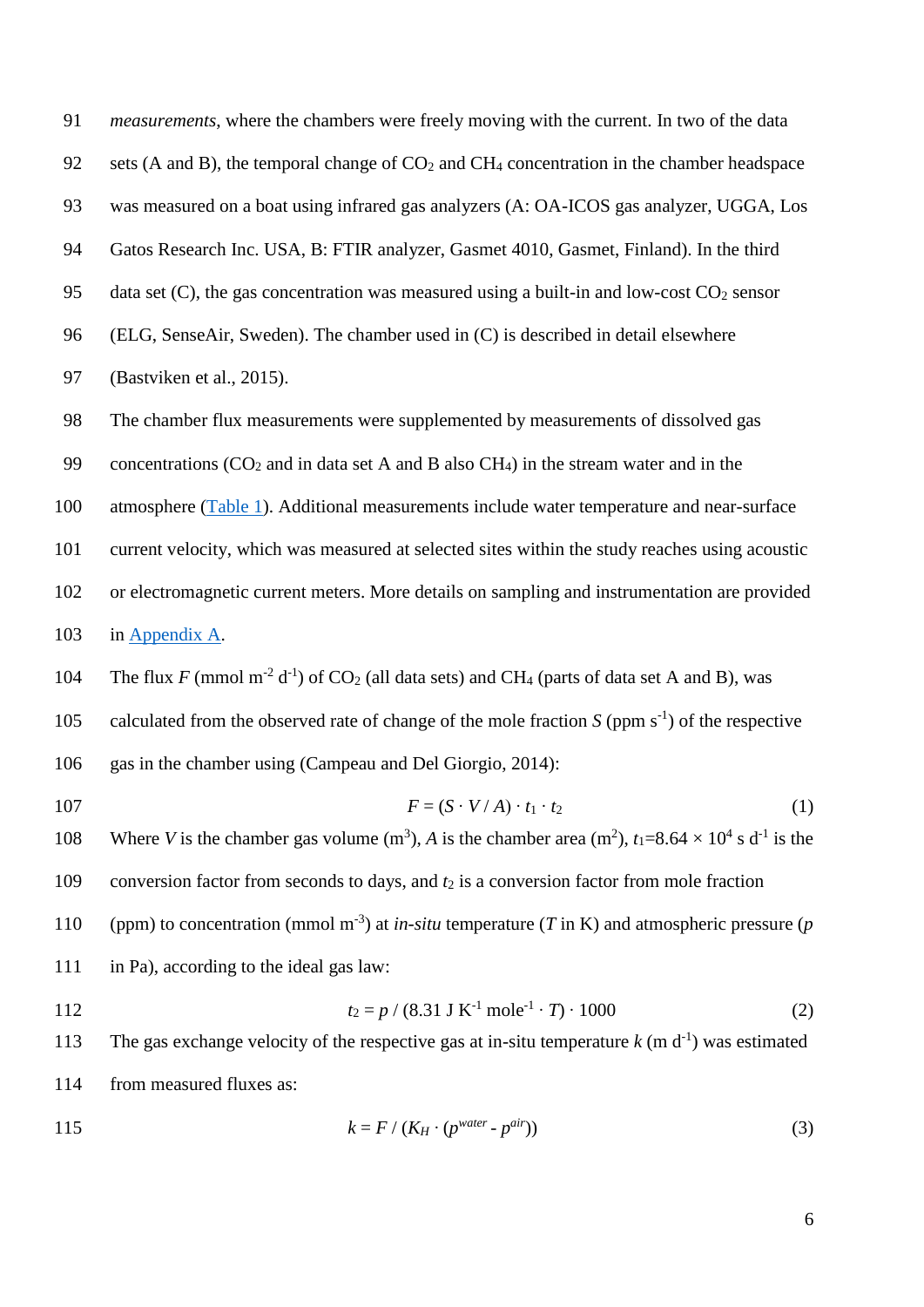116 using the partial pressure of  $CO_2$  and  $CH_4$  in the stream water ( $p^{water}$ ) and in the atmosphere 117  $(p^{air})$ . The partial pressures were obtained by multiplication of the measured mole fraction 118 with atmospheric pressure.  $K_H$  is the temperature-dependent Henry constant (mmol m<sup>-3</sup> Pa<sup>-1</sup>) [\(Goldenfum, 2011\)](#page-25-10). The *in-situ* gas exchange velocities were converted to a standardized 120 (independent of temperature and gas diffusivity) exchange velocity  $k_{600}$  using the Schmidt number dependence:

$$
k_{600} = k \cdot (600 / Sc)^{-n} \tag{4}
$$

 where the temperature-dependent Schmidt numbers (*Sc*) of both gases were estimated according to [Goldenfum \(2011\).](#page-25-10) The Schmidt-number exponent *n* describes the dependence of the gas exchange velocity of a particular gas on the diffusion coefficient of this gas in water. We used *n*=0.5, which showed best agreement with measurements for wave-covered and turbulent water surfaces [\(Jähne and Haußecker, 1998\)](#page-25-11).

### 2.2 Turbulence measurements in the lab

 The flow fields under freely drifting and anchored chambers were measured using particle image velocimetry (PIV) in a 3 m long laboratory flume. The chamber type and geometry was 132 identical to the chamber in data set C  $(Table 1)$ . The flow field under the drifting chamber was measured for 50 repeated chamber runs (58 s cumulative velocity observations under the 134 chamber) at a mean flow velocity of  $0.10 \text{ m s}^{-1}$ , the highest flow velocity that could be realized in the flume. Measurements under anchored chambers were performed for 90 s at a 136 mean flow velocity of  $0.10 \text{ m s}^{-1}$ . Additional measurements were performed at reduced mean 137 flow velocities of 0.08 and 0.06 m  $s^{-1}$ . As a reference, the undisturbed flow field without chambers was measured for 90 s. Due to the limited length of the laboratory flume it was not possible to measure gas fluxes or estimate the gas exchange velocities. The flow fields were analyzed by illuminating neutrally buoyant seeding particles (diameter of 20 µm, polyethylene) within a thin light sheet produced by a double-pulse laser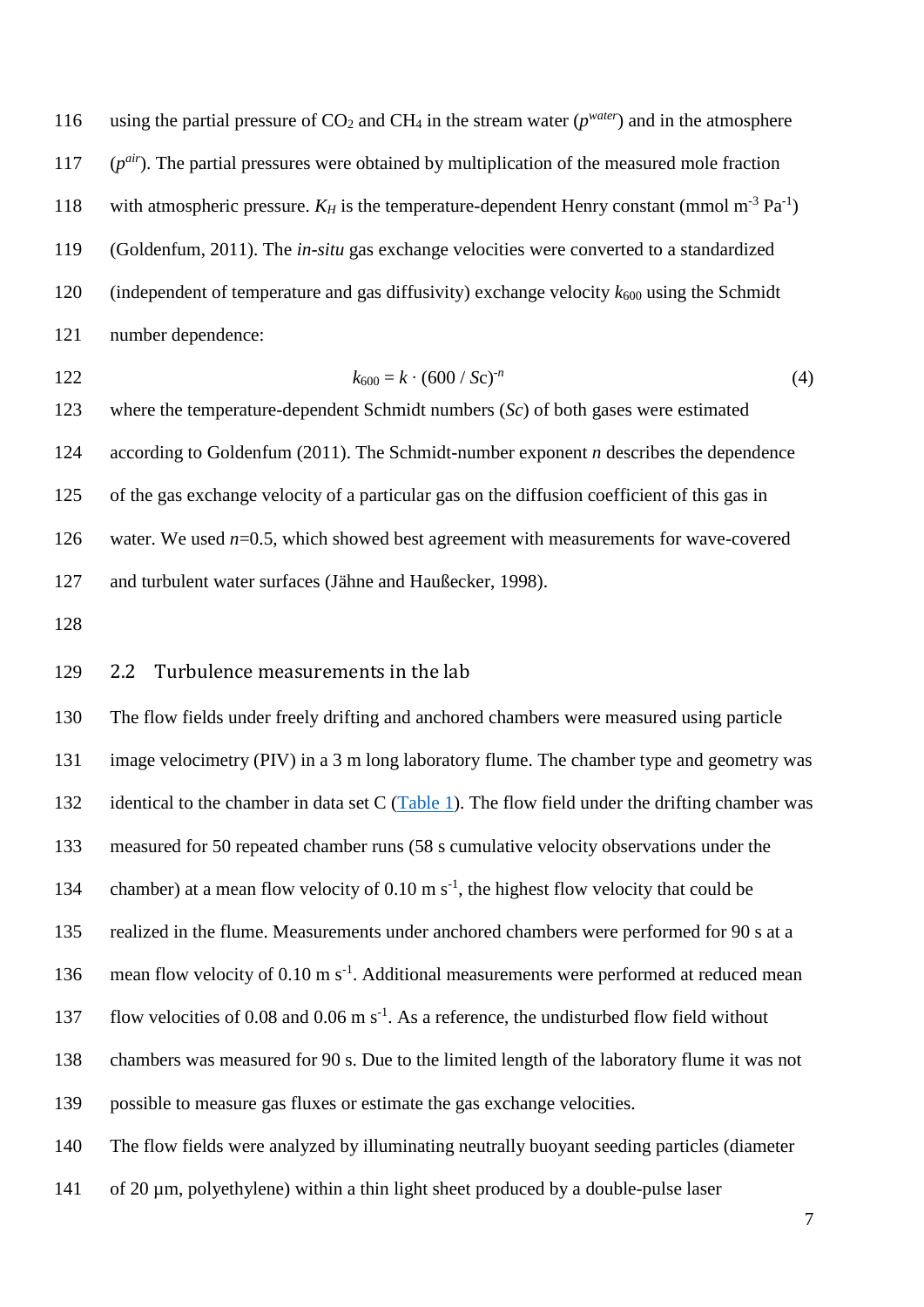(DualPower 200-15, DantecDynamics) with 5 ms between pulses. The sampling frequency 143 was 7.5 Hz. Images were recorded in a  $145 \times 145$  mm<sup>2</sup> field of view with a charge-coupled 144 device (CCD) camera (FlowSense 4M MKII, 2048  $\times$  2048 pixels, DantecDynamics). The 145 camera was inclined by  $30^{\circ}$  to the horizontal, which allowed for observing flow velocities below the chamber.

 The two-dimensional (longitudinal and vertical) flow velocities within the field of view were estimated using an adaptive correlation algorithm (Dynamic Studio, DantecDynamics) with a 149 final spatial resolution of  $2.6 \times 2.6$  mm<sup>2</sup>. The longitudinal extent of the observed flow fields (433 mm for anchored and 395 mm for drifting chambers) covered the complete chamber diameter and velocities are reported as a function of distance from the leading chamber edge in both the anchored and the drifting deployment.

 The turbulent kinetic energy (*TKE*) was estimated by assuming isotropy in the unresolved velocity component as:

$$
TKE = \frac{3}{4} \overline{(u'^2 + w'^2)}\tag{5}
$$

156 where  $u'$  and  $w'$  denote the temporal fluctuations of the longitudinal and vertical velocity component, respectively, and the overbar denotes temporal averaging.

#### 2.3 Statistics

 The mean fluxes measured with anchored and drifting chambers in the respective field data sets were compared using paired *t*-tests, comparisons between the data sets were performed using 2-sample *t*-tests. Spearman rank correlations coefficients (*rS*) were estimated when testing for correlations between gas exchange velocities from anchored and drifting chambers 163 for each data set. All analyses were performed at a significance level  $p<0.05$ , unless stated otherwise.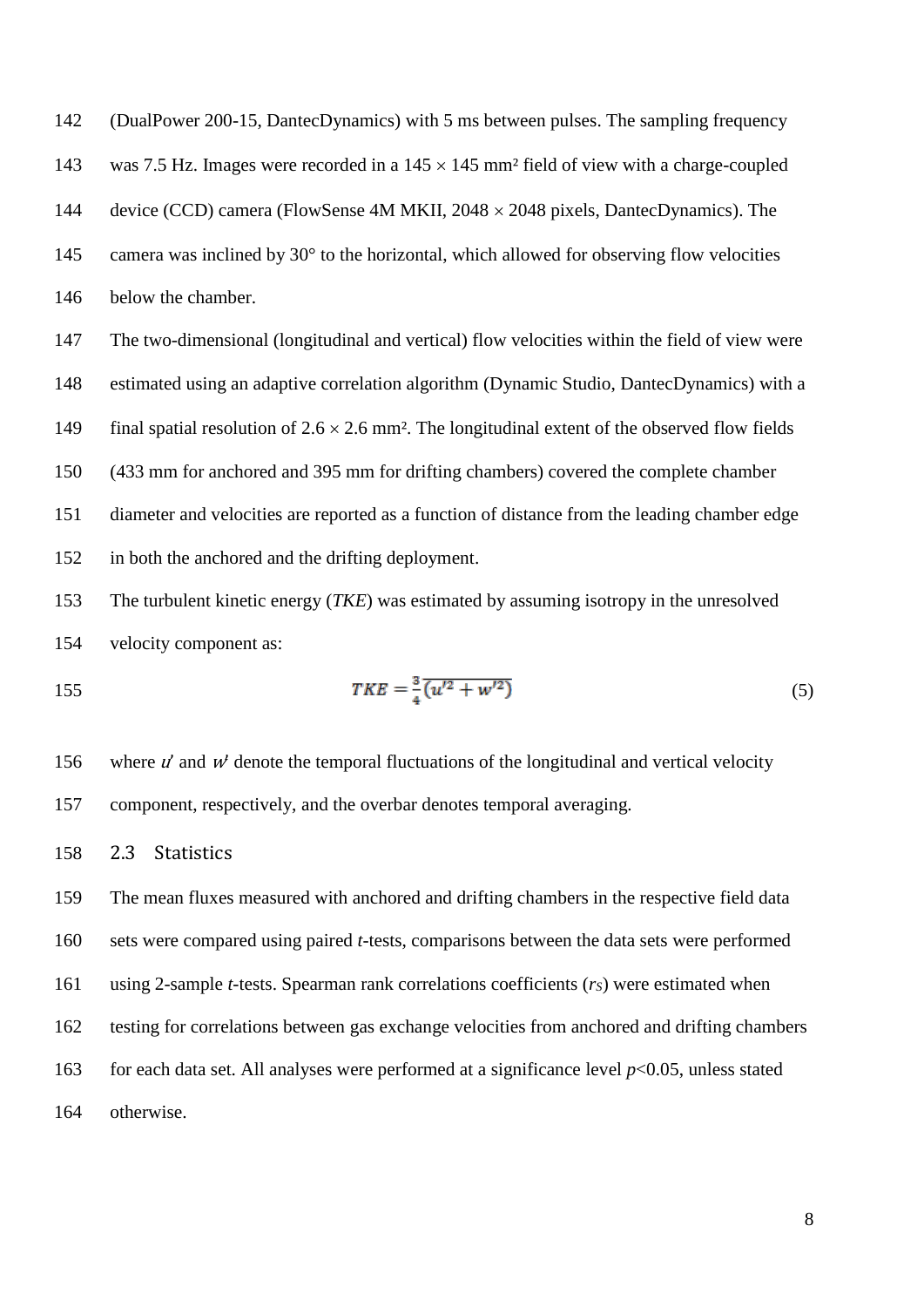### 3 Results

3.1 Drifting vs. anchored chamber measurements in the field

167 In all measurements, the CO<sub>2</sub> and CH<sub>4</sub> fluxes were positive, i.e. the streams were sources of 168 both gases to the atmosphere. While the mean  $CO<sub>2</sub>$  fluxes measured by drifting chambers did not differ significantly among the data sets B and C, they were about seven-fold higher in data set A [\(Table 2\)](#page-19-0). In all data sets, anchored chamber fluxes were significantly higher than the corresponding drifting chamber fluxes. Gas exchange velocities *k*<sup>600</sup> estimated from CO<sup>2</sup> measurements in the drifting chamber 173 deployments ( $k_{600\_CO2\_d}$ ) ranged between 0.2 and 8.1 m d<sup>-1</sup>. They varied widely within each 174 data set [\(Table 2\)](#page-19-0), but in contrast to the current velocities mean values of  $k_{600\text{ CO2}d}$  did not 175 significantly differ among the data sets. In all data sets, however,  $k_{600}$  from anchored chambers (*k600\_CO2\_a*) differed significantly from that of drifting chambers [\(Fig. 1A\)](#page-20-0). Except 177 for data set A, both were weakly correlated to each other ( $r_s = 0.49$ ,  $p=0.01$  and  $r_s = 0.76$ , *p<*0.001 for data set B and C, respectively) [\(Fig. 1B\)](#page-20-0). With only a few exceptions, the gas exchange velocities under anchored chambers were higher than those under drifting chambers with individual measurements, *k600\_CO2\_a* being up to 20 times higher than *k600\_CO2\_d*. The average ratio of both velocities was 2.2, 6.2 and 4.0 for data set A, B and C, respectively [\(Table 2\)](#page-19-0).

183 When both gases were measured, the gas exchange velocities estimated from  $CO<sub>2</sub>$  fluxes were strongly correlated to those estimated from CH<sup>4</sup> measurements for both deployment types. 185 Small but significant differences were observed between  $k_{600\text{ CO2}}$  d and  $k_{600\text{ CH4}}$  d, whereas the CO<sup>2</sup> based estimates were on average slightly higher in data set A and lower in data set B 187 [\(Fig. 1A\)](#page-20-0). In accordance with the  $CO<sub>2</sub>$  based estimates,  $k_{600}$  estimated from CH<sub>4</sub> was higher 188 under anchored than under drifting chambers [\(Table 2\)](#page-19-0) and the ratio  $k_{600\text{ a}}$  /  $k_{600\text{ d}}$  did not differ significantly between both gases.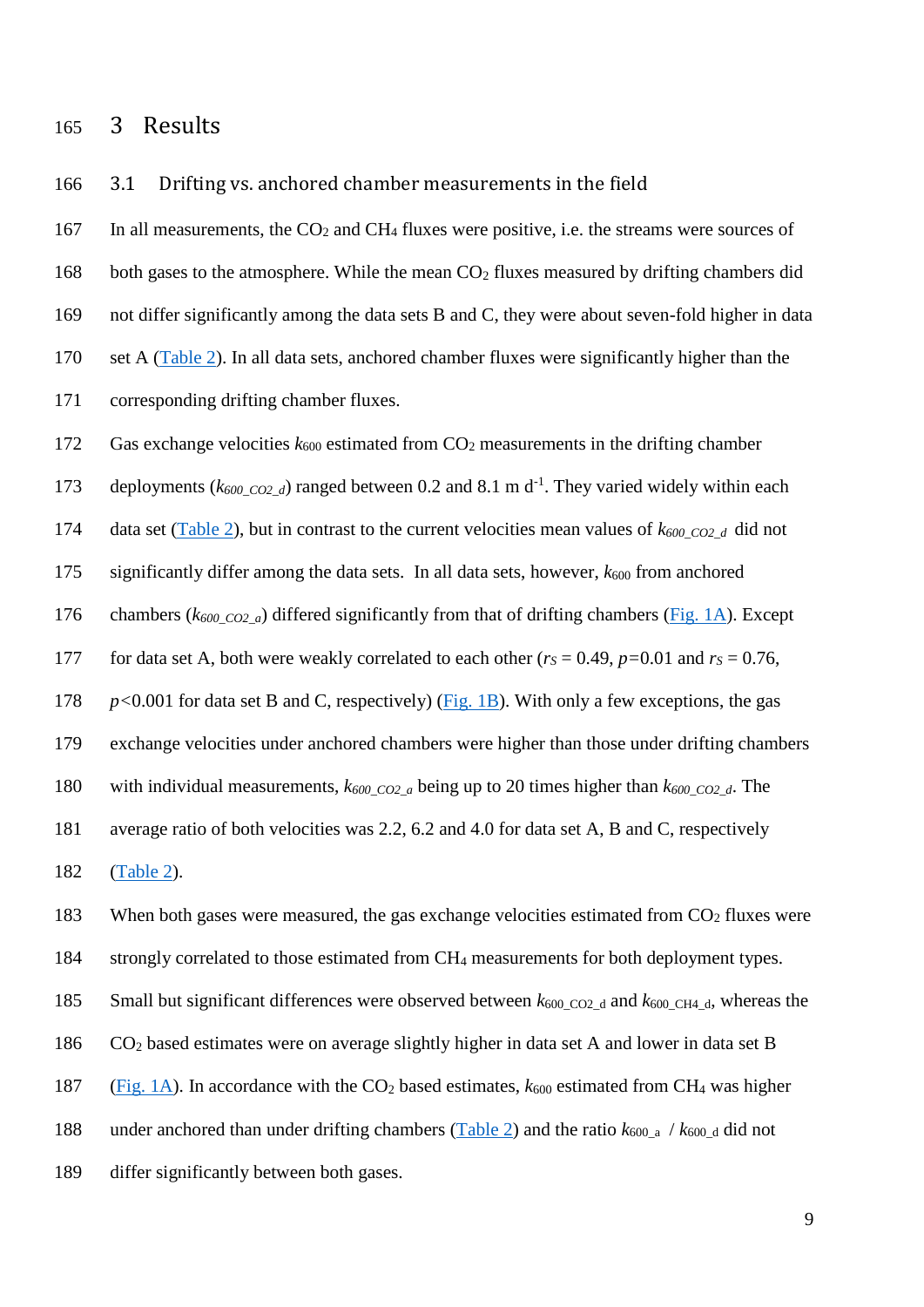When combining all data sets, there was no correlation between gas exchange velocities and 191 the measured current velocity for drifting chambers for either  $CO<sub>2</sub>$  or CH<sub>4</sub> [\(Fig. 2A](#page-21-0)). 192 However, for anchored chamber deployments,  $k_{600}$  a was positively correlated to current speed 193 in data set A  $(r<sub>S</sub>=0.54, p=0.02)$  and B  $(r<sub>S</sub>=0.7, p<0.001)$ . The ratio of the gas exchange velocities estimated from both deployment types was positively correlated to current speed 195 when all three data sets were combined ( $r_s$ =0.66,  $p$ <0.001), but no significant correlations were observed within the individual data sets [\(Fig. 2B](#page-21-0)).

3.2 Flow field and turbulence under chambers

 The laboratory measurements revealed pronounced differences in the flow fields and turbulence under the anchored and drifting chambers. The mean longitudinal flow velocity was strongly reduced within the submerged part of the anchored chamber and increased below the submerged chamber edge. Recirculating eddies were formed under the leading (upstream) edge of the chamber (vector graphs of the mean velocity distributions are provided in [Appendix B\)](#page-17-0). These eddies detached and injected turbulence below the chamber [\(Fig. 3\)](#page-22-0). The turbulent kinetic energy which was produced by the submerged edge of the anchored chambers increased with increasing current speed [\(Appendix B\)](#page-17-0). Under the drifting chambers, the flow velocities were slightly enhanced below the submerged chamber edge, but no recirculating eddies were formed. The penetration depth of the chamber edges varied with time as the chamber moved vertically 210 on the rough water surface (see [Appendix B](#page-17-0) for snapshots of instantaneous velocity distributions and chamber penetration). However, at the same flow velocity the average penetration depth of the anchored chamber was higher than that of the drifting chamber [\(Fig.](#page-22-0)  [3\)](#page-22-0).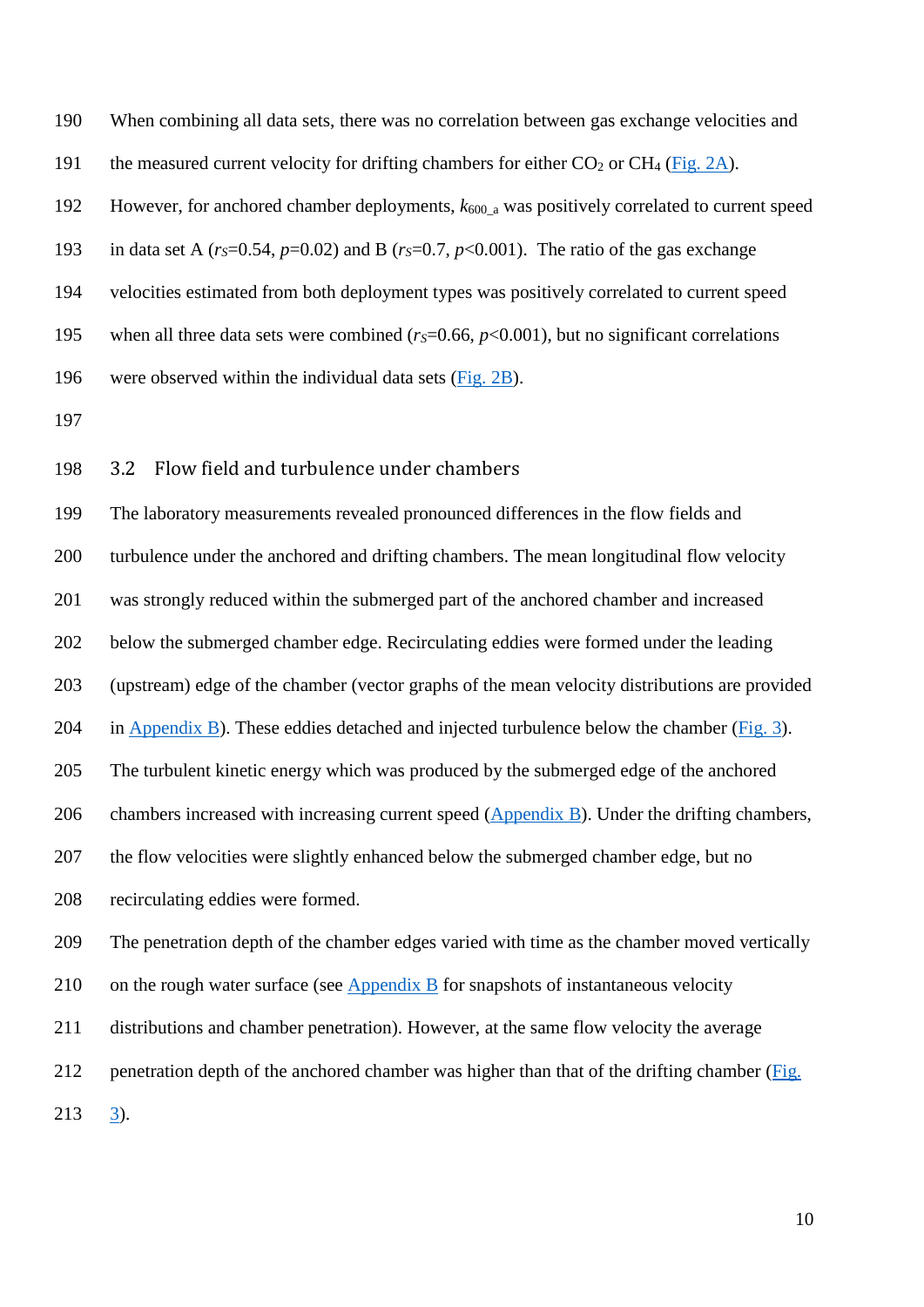### 4 Discussion

#### 4.1 Chamber bias in anchored deployments

 Our field observations showed consistently higher gas exchange velocities and gas fluxes measured with anchored in comparison to freely drifting chambers in a variety of small 218 streams with flow velocities between 0.08 and 0.8 m  $s^{-1}$ . Detailed observations of the flow field and turbulence under both types of chambers in the laboratory revealed a reduction of mean flow velocity and the generation of chamber-induced turbulence due to the shedding of eddies at the upstream part of the submerged edge of the anchored chamber. Under identical hydraulic conditions, anchored chambers penetrated deeper into the water, which we attribute to a partial diversion of the strong horizontal drag force imposed by the flow into the vertical direction. In combination, horizontal current shear and deeper penetration caused an increase in magnitude of chamber-induced turbulence with increasing difference in velocity between 226 the water flow and the chamber  $(Fig. B1)$ . This mechanism has been suggested in previous studies of floating chamber performance in water bodies, although there are mixed results regarding its importance [\(Cole et al., 2010](#page-24-12)[;Gålfalk et al., 2013](#page-25-9)[;Vachon et al., 2010\)](#page-26-4). The laboratory observation agrees with our field measurements, where the ratio of the fluxes measured with anchored and with drifting chambers was comparably small at flow velocities  $\leq 0.2$  m s<sup>-1</sup>. However, even at low flow velocities, the gas exchange velocity was enhanced by 232 more than a factor of two in the anchored deployment. At higher flow velocities  $(> 0.2 \text{ m s}^{-1})$  typical for rivers and streams, chamber-induced turbulence obviously dominated the gas flux into the anchored chambers.

 The large (several-fold) potential overestimation of fluxes measured with anchored chambers calls into question its suitability for application in running waters, particularly at high flow rates. This agrees with the observations of [Teodoru et al. \(2015\)](#page-26-2) who reported a linear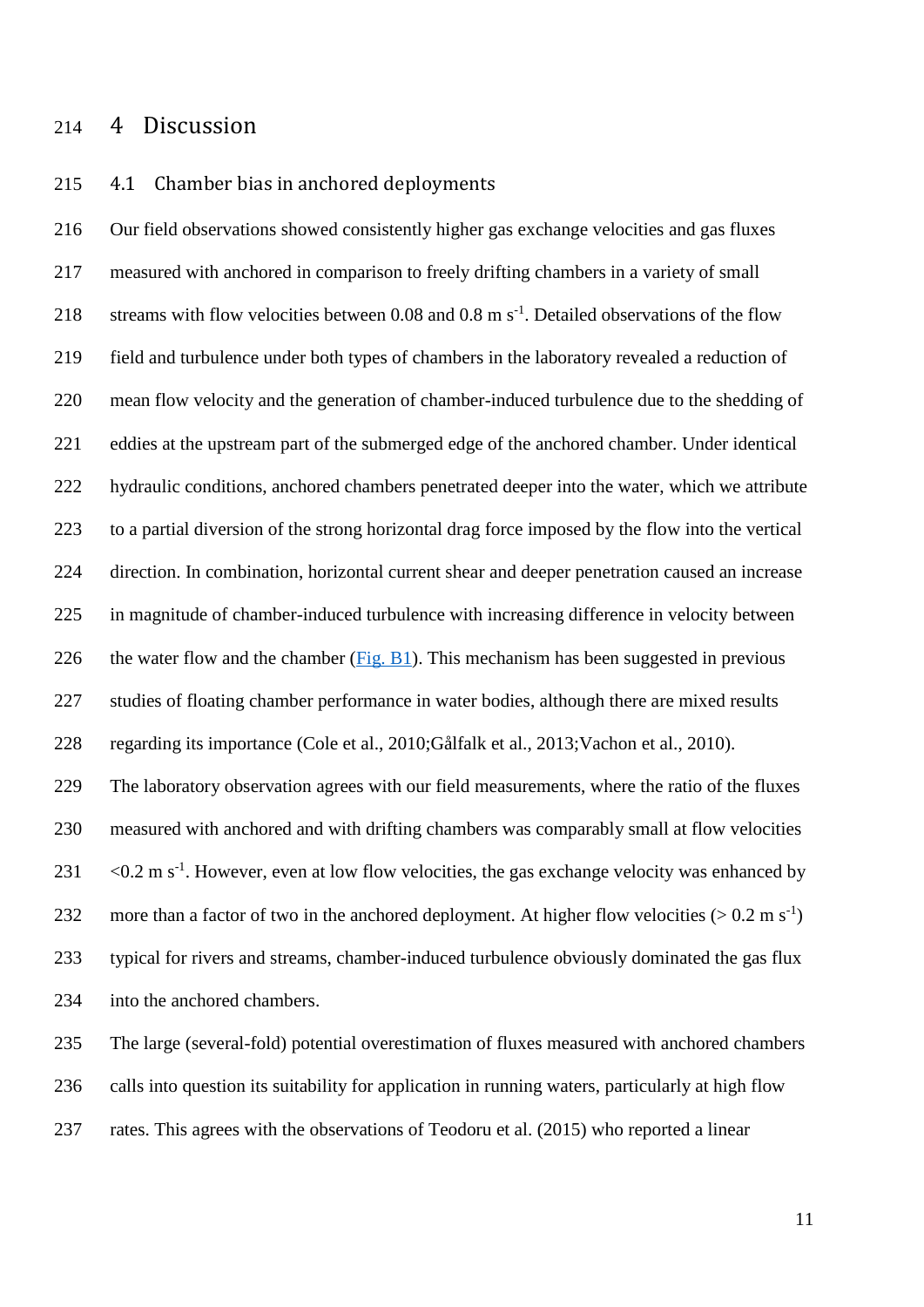dependency of the gas exchange velocity under anchored chambers on the water velocity relative to the chamber in a large river.

4.2 Correction methods and chamber optimization

 The correlation of the anchored chamber gas exchange velocity with flow velocity observed in our study could provide a potential means for correcting the artificial chamber flux, if the corresponding drifting chamber gas exchange velocity was also a function of flow velocity. However, no such correlation was present in our field observations, indicating that near- surface flow velocity is a poor predictor for the gas exchange velocities in streams. Therefore, it can be expected that river depth and bed roughness affect the near-surface turbulence more 247 than flow velocity [\(Moog and Jirka, 1999;](#page-25-12)[Raymond et al., 2012\)](#page-25-5).

 As the correction of the effects of chamber-induced turbulence on measured fluxes seems unlikely, it would be more reasonable to optimize the chamber design to completely avoid or to at least reduce this effect. The rectangular chamber B produced the largest error, although it remained unclear from our measurements whether this was caused by the geometry of the chamber or by the high flow velocity in data set B. On this basis, we recommend the use of more streamlined circular chambers to minimize the error under drifting conditions. [Crawford](#page-24-13) 

et al. (2013) and [McMahon and Dennehy \(1999\)](#page-25-13) used streamlined (canoe-shaped) instead of

cylindrical or rectangular chambers to minimize the generation of chamber-induced

turbulence at the upstream chamber edge during anchored chamber deployments. However,

they did not provide evidence that this goal was reached.

Another approach to minimize the bias of anchored chambers would be to design chambers

without submerged rigid walls. Submergence of the chamber edges can be avoided

completely by using a thin plastic foil which adheres to the water surface to seal the chamber

headspace [\(Fig. 4A\)](#page-23-0). Laboratory (PIV) measurements of the flow field were performed under

a foil, mimicking a chamber deployed in anchored mode. The measurements revealed a strong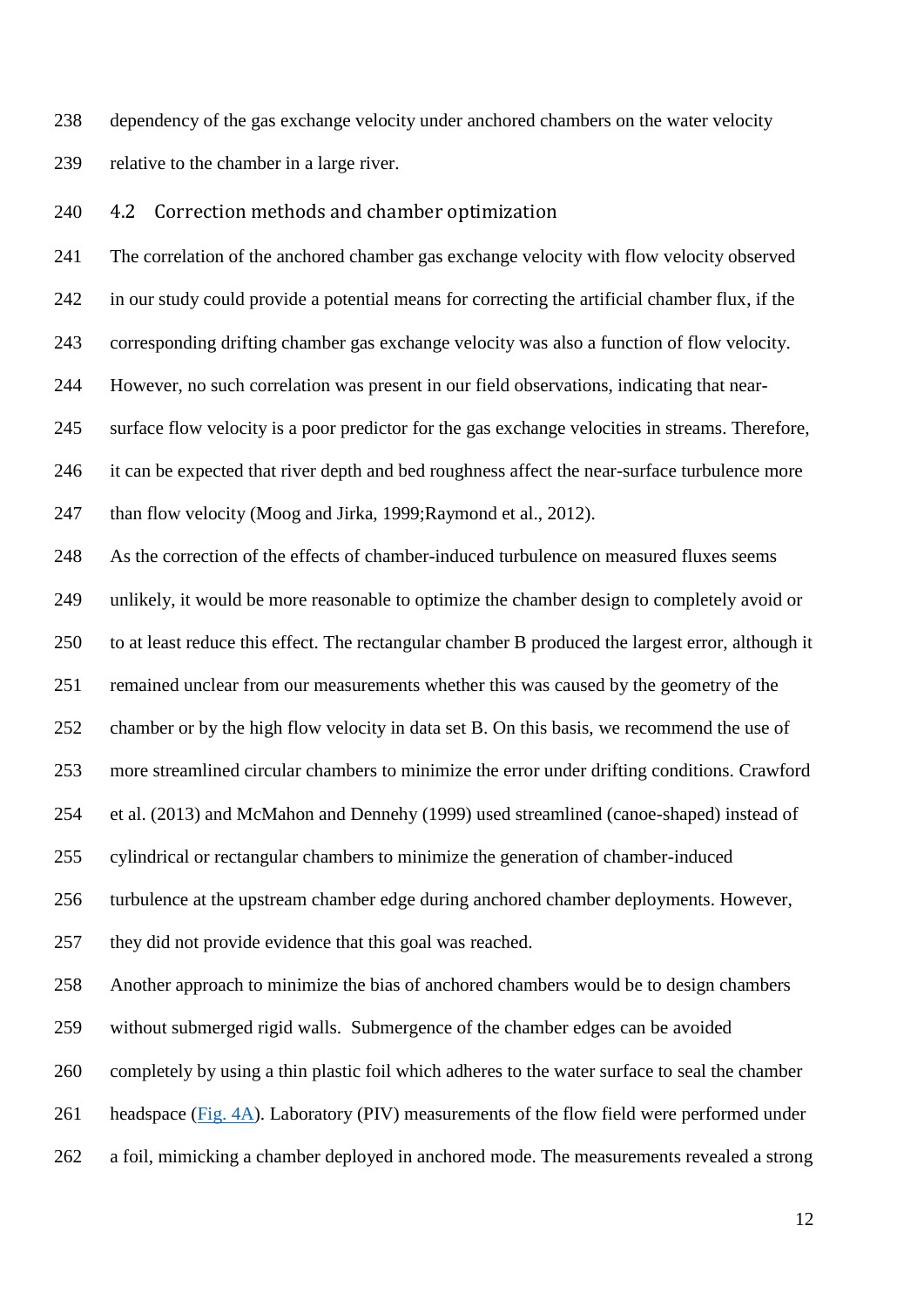reduction of flow disturbances and chamber-induced turbulence [\(Fig. 4\)](#page-23-0) in comparison to both anchored and drifting chambers. Such "flying chambers" require a frame to keep the chamber above the water surface, which can be supported by floats at a larger lateral distance to the chamber or, in small streams, also by a fixation at the river bank.

#### 4.3 Implications for chamber-based flux measurements

 Our study clearly shows that anchored chambers strongly overestimate the gas flux in running water and are not suited to quantify greenhouse gas fluxes in streams and rivers. One possible way forward to reduce this bias while still maintaining the practical advantages of the anchored chambers could be flying (anchored) chambers with flexible foil sealing at the water surface. Drifting chambers provide a practical and reliable solution, although they are not free of potential spatial bias. Because their measurement locations are difficult to control, their trajectories may not be representative for the areal mean flux from the study reach. Regions with locally enhanced turbulence, e.g., stream-reaches with large emerging roughness of the river bed, cannot be surveyed with drifting chambers, however the gas exchange velocity is highest at these sites [\(Moog and Jirka, 1999\)](#page-25-12). Similarly, mean-flow trajectories may bypass backwaters and regions of reduced flow velocity along the stream banks. Observations in reservoirs and river impoundments revealed that the enhanced sedimentation of particulate organic matter can make these zones emission hot spots [\(Maeck et al., 2013](#page-25-14)[;DelSontro et al.,](#page-24-10)  [2011\)](#page-24-10). Anchored chamber deployments may provide a useful extension of drifting chamber measurements at such sites, if the flow velocity is sufficiently small. To truly validate a reliable chamber method for small streams, a multi-method comparison study, including tracer additions, should be performed.

 This study shows that flux chamber approaches to measure GHG fluxes from running waters have a high potential, given sufficient knowledge about appropriate chamber design and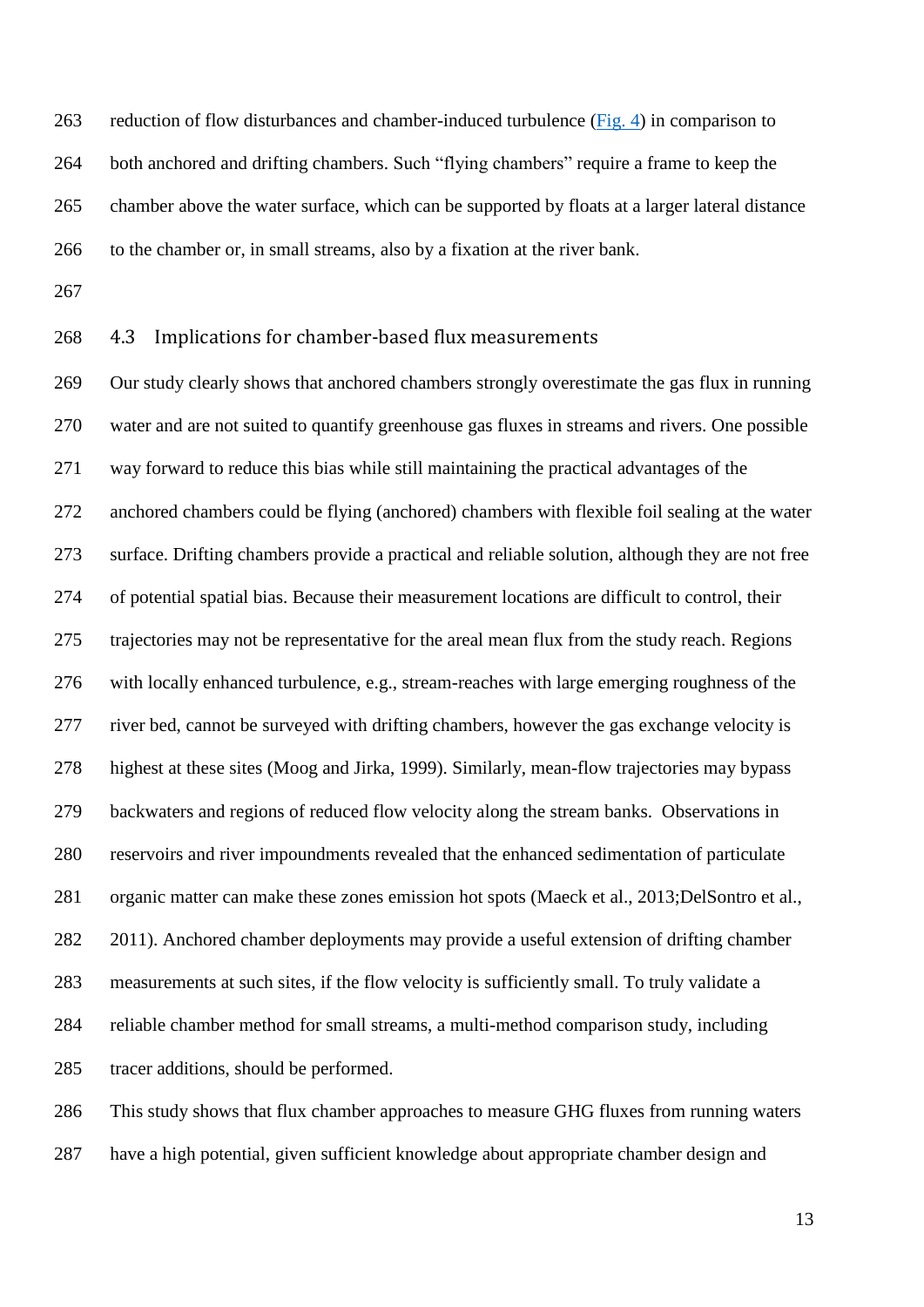deployment approaches. Thus, flux chambers are emerging as an important method to constrain greenhouse gas fluxes from stream networks.

## Acknowledgments

 Parts of this study were financially supported by the German Research Foundation (grant no.: LO 1150/9-1) and conducted within the *LandScales* project ('*Connecting processes and structures driving the landscape carbon dynamics over scales*') financed by the Leibniz Association within the Joint Initiative for Research and Innovation (BMBF) and (partially) carried out within the SMART Joint Doctorate (Science for the MAnagement of Rivers and their Tidal systems) funded with the support of the Erasmus Mundus program of the European Union and the Swiss National Science Foundation (Grant Nr. PA00P2\_142041). The 299 development and production of the chambers with built in  $CO<sub>2</sub>$  loggers (data set C) was supported by the Swedish Research Council VR. Funding for an initial workshop was carried out by the IGB cross-cutting research domain 'Aquatic Boundaries and Linkages'. We gratefully acknowledge the financial support of German Academic Exchange Service (DAAD) (Sustainable water management Program (NAWAM), Grant number: A/12/91768). We thank Simone Langhans for her fruitful input, which shaped the core idea of the presented study. Finally, we thank the two anonymous reviewers for constructive inputs that improved the manuscript.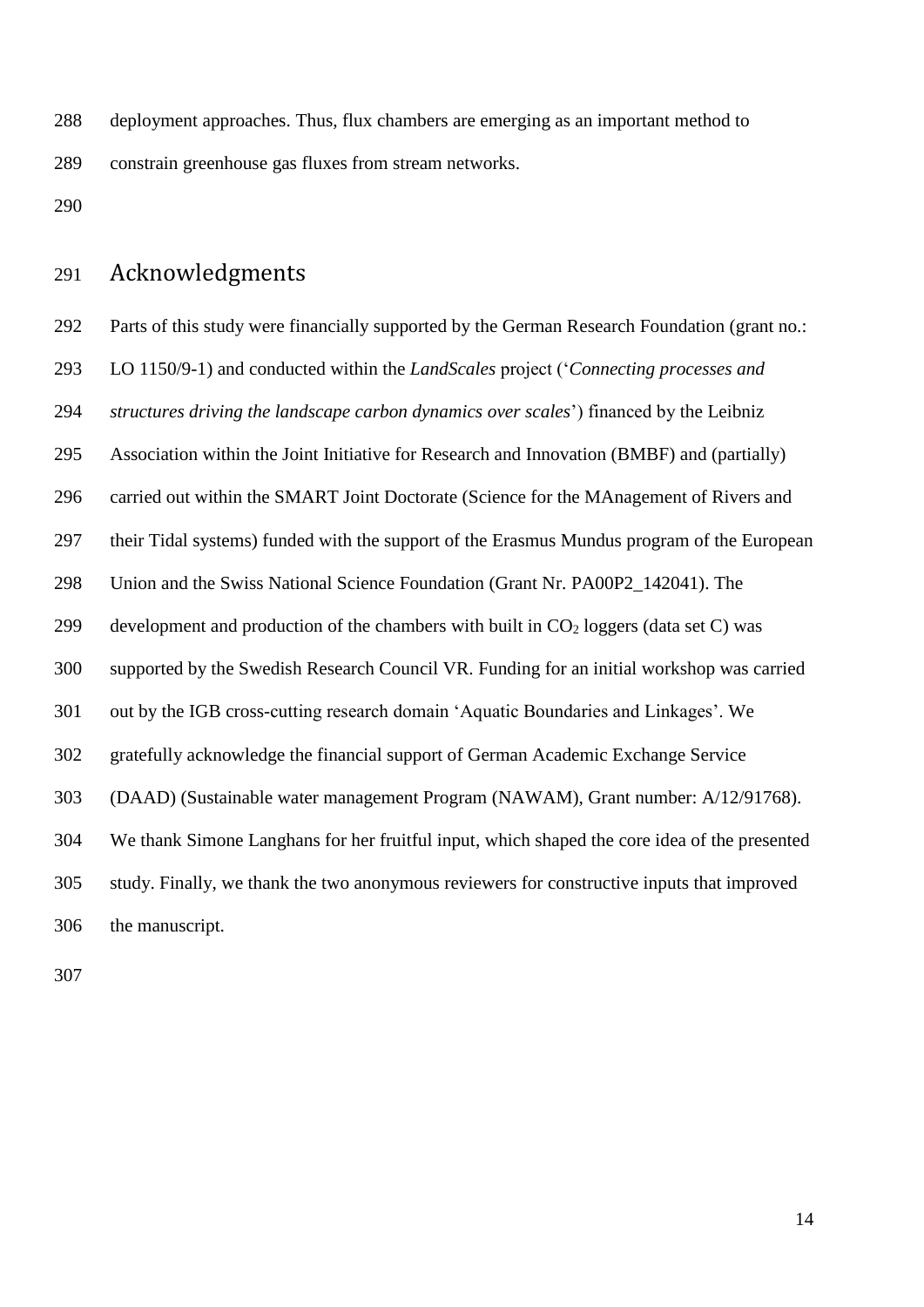## Appendices

<span id="page-14-0"></span>Appendix A: Additional information on the field data sets

A1: Data set A

 Field measurements of five streams in North Central European Plains in Germany and Poland were conducted during October 2014. Gaseous CO<sup>2</sup> and CH<sup>4</sup> emissions were measured at the water-air interface with a drifting chamber attached to an Ultraportable Greenhouse Gas Analyzer (UGGA; Los Gatos Research, Inc., USA). The chamber was connected to the UGGA placed in a boat via two gas tight tubes (Tygon 2375), creating a circulation of air being sucked in and pumped out. For the anchored measurements, we tethered the chamber to a rack in the middle of the respective stream, in which we placed the sensors for continuously dissolved CO<sup>2</sup> and CH<sup>4</sup> measurements (HydroC™; CONTROS Systems & Solutions GmbH, Germany). Subsequently, we floated down a predefined stream section with the same chamber following freely the boat or vice versa at the speed of the current. During the 321 chamber measurements, the UGGA continuously measured the gaseous  $CO<sub>2</sub>$  and  $CH<sub>4</sub>$  accumulation in the chamber (frequency 1 s). Flow velocity was measured with an Acoustic Digital Current Meter (OTT, Germany).

#### A2: Data set B

Measurements were performed on the Bode River between Egeln-Nord and Staßfurt on 7

327 April 2014 (summer base flow 7.7 m<sup>3</sup> s<sup>-1</sup>) and 12 March 2015 (winter high flow 12.8 m<sup>3</sup> s<sup>-1</sup>).

328 The flux of  $CO_2$  and CH<sub>4</sub> between water and atmosphere was measured by a rectangular

- floating chamber, which was connected to an FTIR analyzer (GASMET 4010, Finland).
- Measurements were performed from a boat while drifting down the river. For a single
- 331 measurement, the chamber was placed at the water surface for up to five minutes and  $CO<sub>2</sub>$  and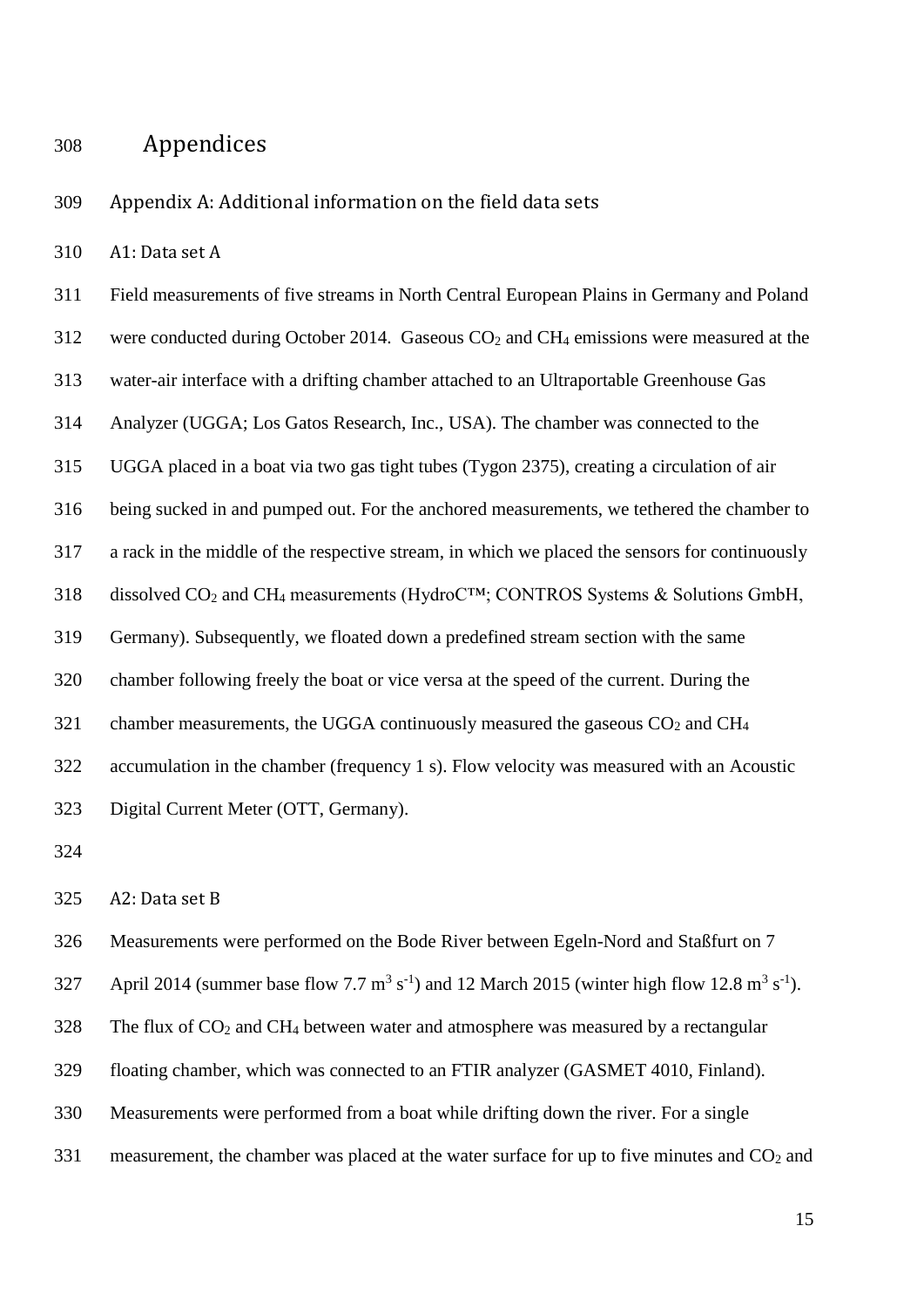CH<sup>4</sup> change inside the chamber was measured every 30 s. To compare drifting and fixed

chamber measurements, the boat was then stopped by an anchor and measurements continued

for another 3-5 min. During this stationary measurement, current velocity was measured with

an electromagnetic current meter (MF-Pro, Ott, Germany) and water temperature were

- measured by hand held probes (ProfiLine Multi,WTW, Germany).
- 337 The concentration of  $CO<sub>2</sub>$  in the water was continuously measured by a submersible probe

(HydroC™; CONTROS Systems & Solutions GmbH, Germany). Additionally samples for

CH<sup>4</sup> analysis were taken in plastic syringes and later analyzed by headspace GC.

Water temperature was continuously measured by temperature loggers (Tidbit, Onset,

U.S.A.). The barometric pressure was recorded by the FTIR analyzer.

342 Under drifting conditions the CH<sub>4</sub> flux was often below the detection limit while there was

always a positive CH<sup>4</sup> flux in anchored chamber deployments.

A3: Data set C

346 Chambers with a cross-sectional area of 0.066  $m^2$  and volume of 6.8 L were covered by

aluminum foil to reduce the internal heating and equipped with a Styrofoam material to keep

the chamber body floating on water surface. The chambers were equipped with an internal

CO<sup>2</sup> logger system that is positioned inside the headspace of the chamber [\(Bastviken et al.,](#page-24-8) 

[2015\)](#page-24-8). The non-dispersive infrared (NDIR) CO<sup>2</sup> logger (ELG, SenseAir, Sweden,

[www.senseair.se\)](http://www.senseair.se/) measures  $CO<sub>2</sub>$  in the range of 0-5000 ppm. The logger measures

simultaneously CO2, temperature and relative humidity, and operates at temperature and

humidity of 0-50 ºC and 0-99% (non-condensing conditions) respectively. The loggers were

calibrated by the manufacturer and operated with 9 VDC batteries. The measurement interval

was adjusted to be 30 s, more information of technical specifications are provided elsewhere

[\(Bastviken et al., 2015\)](#page-24-8).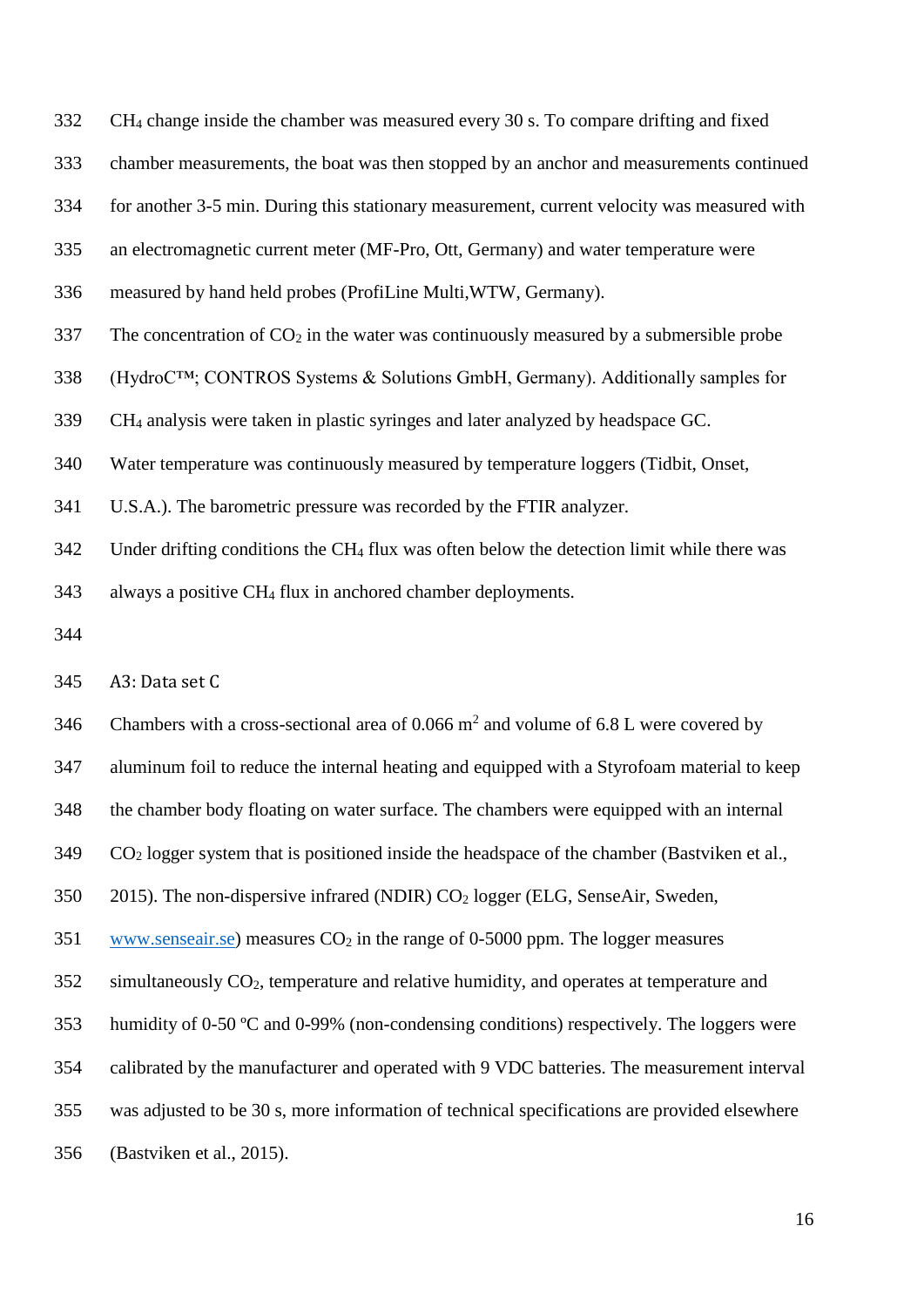Chambers were deployed fixed at a certain position (anchored) and freely drifting. Triplicate measurements were conducted during each drifting run, and three runs were conducted at 359 each site. The anchored chambers were then used for measuring the flux of  $CO<sub>2</sub>$  at different locations along the pathways of the drifting chambers. The chamber flux measurements were supplemented by measurements of dissolved gas CO<sup>2</sup> and CH<sup>4</sup> concentrations in the stream 362 waters at each anchored stations for each run. Continuous measurements of  $CO<sub>2</sub>$  and methane in the middle of the stream were conducted using a membrane equilibrator (Liqui-Cel MiniModule, Membrana, USA) connected with an Ultraportable Greenhouse Gas Analyzer (UGGA; Los Gatos Research, Inc., USA). The water samples were pumped through the membrane contactor using a peristaltic pump at a constant flow rate.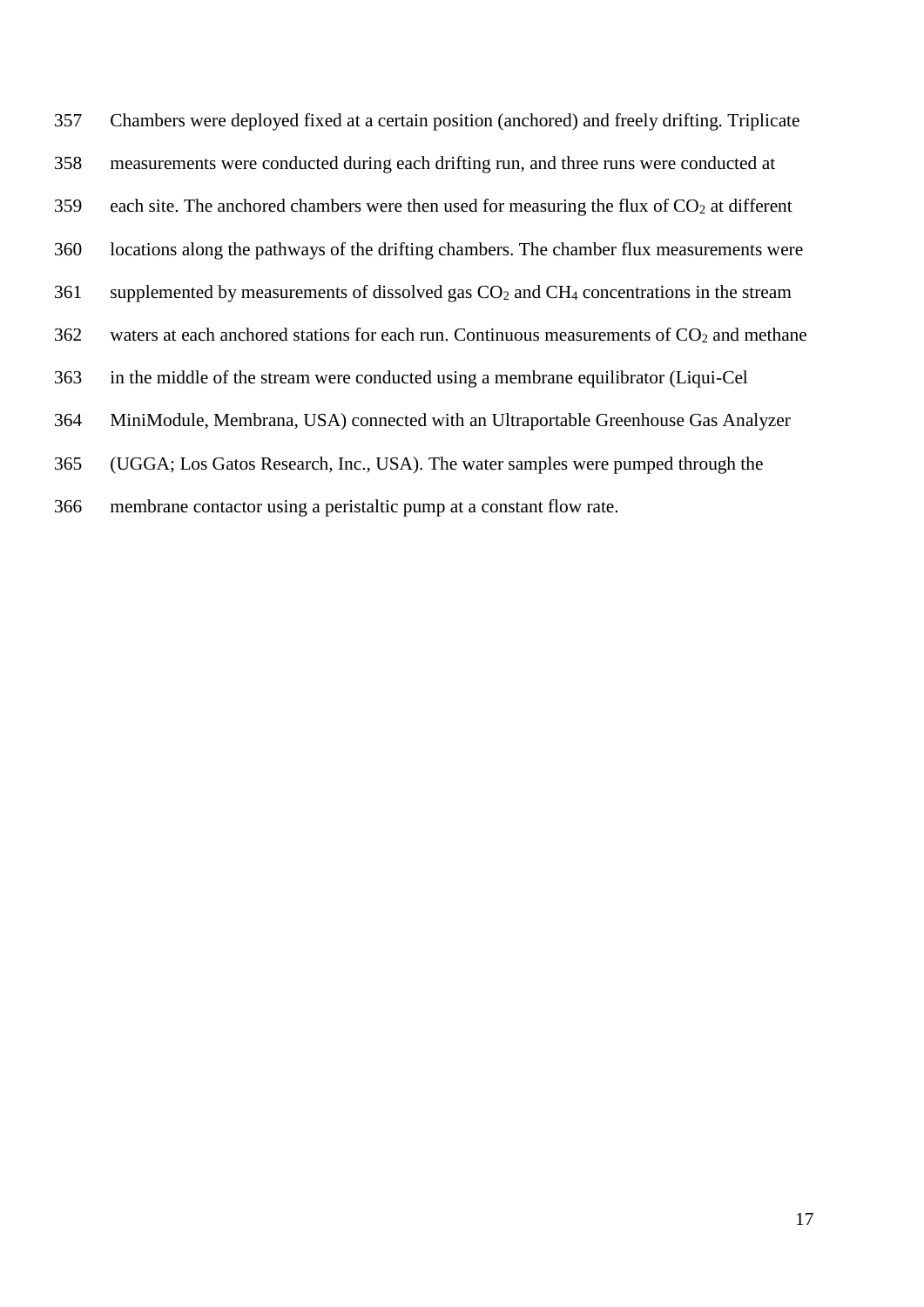

 $\begin{bmatrix} 2 \\ 40 \end{bmatrix}$ 

60

<span id="page-17-0"></span>368 Appendix B: Mean flow and turbulence under anchored chambers at different

### 369 current speeds

 $\left(\begin{matrix} m \\ m \end{matrix}\right)$  40

60

 $\Gamma$ 

 $^{80}$  $^{80}$  $^{80}$  $\frac{1}{100}$  $\overline{\overline{x}}$  $\frac{1}{40}$  $\overline{60}$  $\overline{\overline{\mathrm{sc}}}$  $\frac{1}{100}$  $\overline{20}$  $40$  $\overline{60}$  $\overline{30}$  $\overline{10}0$  $\frac{1}{20}$  $40$ 60  $\overline{80}$ ر<br>x (mm) ັ<br>x (mm) ,<br>x (mm)  $log_{10}(TKE)$  (m<sup>2</sup> s<sup>-2</sup>)  $\mathbf{C}$  $-2.2$  $20$  $\overline{20}$  $20$  $-2.4$  $\left(\begin{matrix} \widehat{E} \\ E \end{matrix}\right)$  40  $\left(\begin{matrix} \widehat{E} \\ E \end{matrix}\right)$  40  $\bigoplus_{N}^{2}$  40  $-2.6$ 60 60 60  $-2.8$  $^{80}$  $^{80}$  $^{80}$  $\frac{1}{80}$  $\frac{40}{x}$  (mm)  $\overline{100}$  $\overline{100}$  $\overline{100}$ 20 60 80  $40\,$ 60 80 40 60 370  $x$  (mm)  $x$  (mm)

 $\left(\begin{matrix} m\\ m\\ n \end{matrix}\right)$ 

60

371 **Fig. B1:** Laboratory measurements of flow velocity and turbulence under anchored chambers 372 at different mean current speeds (left:  $0.06$ m s<sup>-1</sup>, middle:  $0.08$  m s<sup>-1</sup>, right:  $0.10$  m s<sup>-1</sup>. A-C) 373 shows examples of instantaneous velocities around the leading edge of the chambers. The 374 water surface and the leading chamber edge are marked by solid black lines. D-F) temporal 375 mean longitudinal flow velocity (*U*). G-I) mean turbulent kinetic energy (TKE). The chamber 376 edges are masked out (white) and regions without sufficient observations (< 90 s for the 377 anchored cases) are displayed in dark blue. The direction of flow was from left to right, *x* and 378 *z* refer to longitudinal distance and depth, respectively.

 $0.05$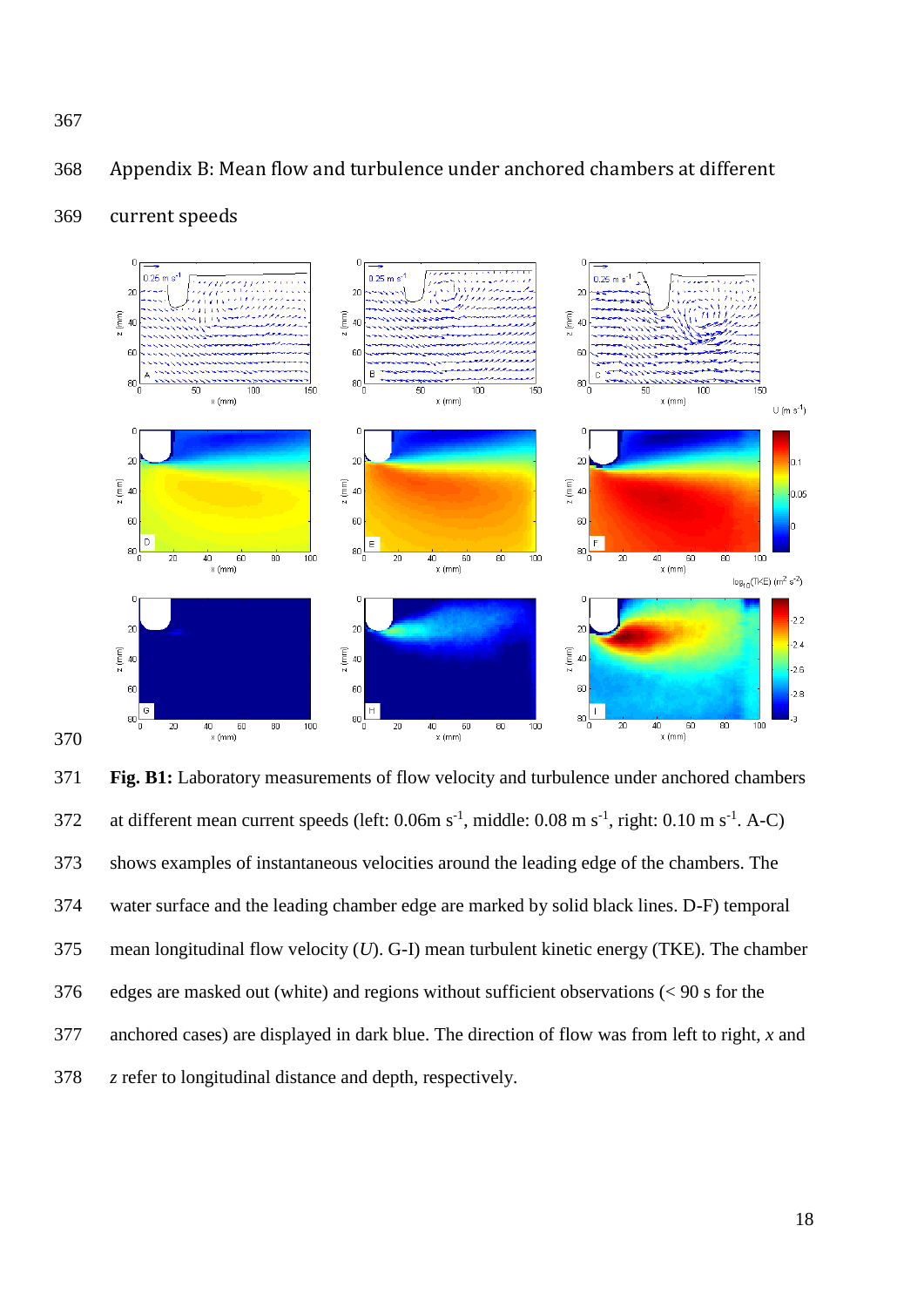# 379 Tables

- <span id="page-18-0"></span>380 Table 1
- 381 **Table 1:** Summary of the three data sets obtained in field measurements. Pictures show the
- 382 three different chambers used for the anchored and drifting approach. Additional information
- 383 about the sampling procedures are provided in the [Supplementary Information.](#page-14-0)

| Data set            | A                                           | B                                         |                         |
|---------------------|---------------------------------------------|-------------------------------------------|-------------------------|
|                     |                                             |                                           |                         |
| Site                | 5 different streams                         | Bode river,                               | 3 different streams,    |
|                     | North-Central                               | Harz mountains,                           | Upper Rhine Valley,     |
|                     | European Plains in                          | <b>Central Germany</b>                    | South-West Germany      |
|                     | Germany and Poland                          |                                           |                         |
| Chamber volume      | 0.0168                                      | 0.0147                                    | 0.0068                  |
| (m <sup>3</sup> )   |                                             |                                           |                         |
| Chamber area $(m2)$ | 0.126                                       | 0.098                                     | 0.066                   |
| (shape)             | (circular)                                  | (rectangular)                             | (circular)              |
| Chamber height      | 0.175                                       | 0.15                                      | 0.13                    |
| (m)                 |                                             |                                           |                         |
| Penetration depth   | 0.018                                       | 0.023                                     | 0.025                   |
| (m)                 |                                             |                                           |                         |
| Chamber gas         | LosGatos, CO <sub>2</sub> , CH <sub>4</sub> | FTIR analyzer                             | Built-in low-cost $CO2$ |
| measurement         | on boat                                     | (GASMET, Finland)                         | logger (ELG by          |
|                     |                                             | on boat                                   | SenseAir, Sweden)       |
| Dissolved gas       | Contros CO <sub>2</sub> and CH <sub>4</sub> | Contros CO <sub>2</sub> , CH <sub>4</sub> | <b>UGGA</b> with        |
| measurement         |                                             | with GC                                   | membrane contactor      |
| Drifting            | following boat or vice                      | Freely drifting while                     | Freely drifting         |
| measurements        | versa                                       | followed with boat                        |                         |
| Anchored            | Tethered to a rack in                       | Tethered to anchored                      | Tethered with rope      |
| measurements        | the middle of the                           | boat                                      | from above              |
|                     | stream                                      |                                           |                         |
| Number of           | At 5 sites: 2-5 pairs of                    | For two different                         | At 3 sites: 2-3         |
| measurements        | anchored chamber                            | discharge situations:                     | subsequent floating     |
|                     | measurements                                | 10-13 pairs of                            | chamber runs and 5      |
|                     | (upstream) and                              | subsequent drifting                       | parallel anchored       |
|                     | subsequent floating                         | and anchored                              | chambers distributed    |
|                     | chamber runs                                | chamber                                   | along the trajectory of |
|                     |                                             | measurements down                         | the floating chamber    |
|                     |                                             | the river using a                         |                         |
|                     |                                             | single chamber                            |                         |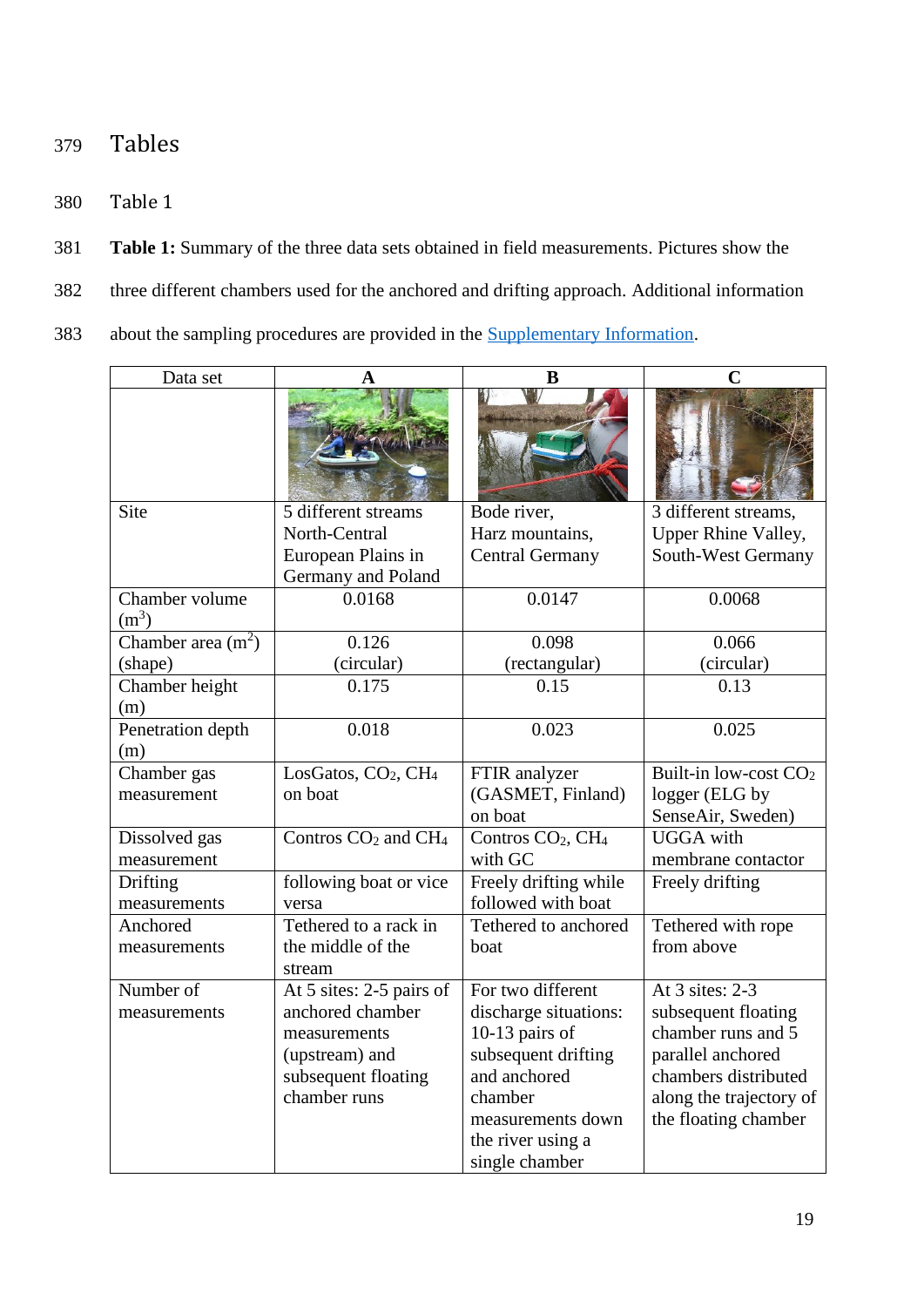- <span id="page-19-0"></span>384 Table 2
- 385 **Table 2:** Discharge rate, flow velocities, gas fluxes ( $F_{CO2}$ ,  $F_{CH4}$ ), and gas exchange velocities
- $386$  ( $k_{600\text{ CO2}}$ ,  $k_{600\text{ CH4}}$ ) estimated from drifting (subscript d) and from anchored (subscript a)
- 387 chambers during the three field campaigns (A-C, cf. [Table 1\)](#page-18-0). Except for discharge, all values
- 388 are given as mean  $\pm$  standard deviation.

| Data set                                                          | $\mathbf{A}$        | B                  | C                  |
|-------------------------------------------------------------------|---------------------|--------------------|--------------------|
| No. of samples $n$                                                | $n_{\rm CO2}=18$    | $n_{\rm CO2} = 27$ | $n_{\rm CO2} = 24$ |
|                                                                   | $n_{\text{CH4}}=18$ | $n_{CH4}=9$        | $n_{\text{CH4}}=0$ |
| Discharge $(m^3 s^{-1})$                                          | $0.6 - 1.4$         | $7.7 - 12.8$       | $0.1 - 7.6$        |
| Flow velocity (m $s^{-1}$ )                                       | $0.21 \pm 0.07$     | $0.60 \pm 0.12$    | $0.30 \pm 0.07$    |
| $F_{\rm CO2_a}$ (mmol m <sup>-2</sup> day <sup>-1</sup> )         | $742 \pm 282$       | $302 \pm 148$      | $103 \pm 47$       |
| $F_{\rm CO2\_d}$ (mmol m <sup>-2</sup> day <sup>-1</sup> )        | $363 \pm 139$       | $55 \pm 30$        | $49 \pm 36$        |
| $k_{600\text{ }CO2\text{ }a}$ (m day <sup>-1</sup> )              | $6.5 \pm 1.4$       | $17 \pm 6.4$       | $4.1 \pm 2.8$      |
| $k_{600\text{ }CO2\text{ }d}$ (m day <sup>-1</sup> )              | $3.3 \pm 1.1$       | $3.2 \pm 1.5$      | $2.1 \pm 2.5$      |
| $k_{600}$ CO <sub>2</sub> a / $k_{600}$ CO <sub>2</sub> d         | $2.2 \pm 0.9$       | $6.2 \pm 3.2$      | $4.0 \pm 5.0$      |
| $F_{\text{CH4}_a}$ (mmol m <sup>-2</sup> day <sup>-1</sup> )      | $4.31 \pm 1.35$     | $1.55 \pm 0.71$    |                    |
| $F_{\text{CH4\_d}}$ (mmol m <sup>-2</sup> day <sup>-1</sup> )     | $2.12 \pm 0.86$     | $0.37 \pm 0.16$    |                    |
| $k_{600\_\text{CH4}\_\text{a}}$ (m day <sup>-1</sup> )            | $6.0 \pm 1.4$       | $23.0 \pm 10.8$    |                    |
| $k_{600\_\text{CH4-d}} (m \text{ day}^{-1})$                      | $2.9 \pm 0.9$       | $5.5 \pm 2.4$      |                    |
| $k_{600\_\text{CH4}\_\text{a}}$ / $k_{600\_\text{CH4}\_\text{d}}$ | $2.3 \pm 1.0$       | $4.8 \pm 2.1$      |                    |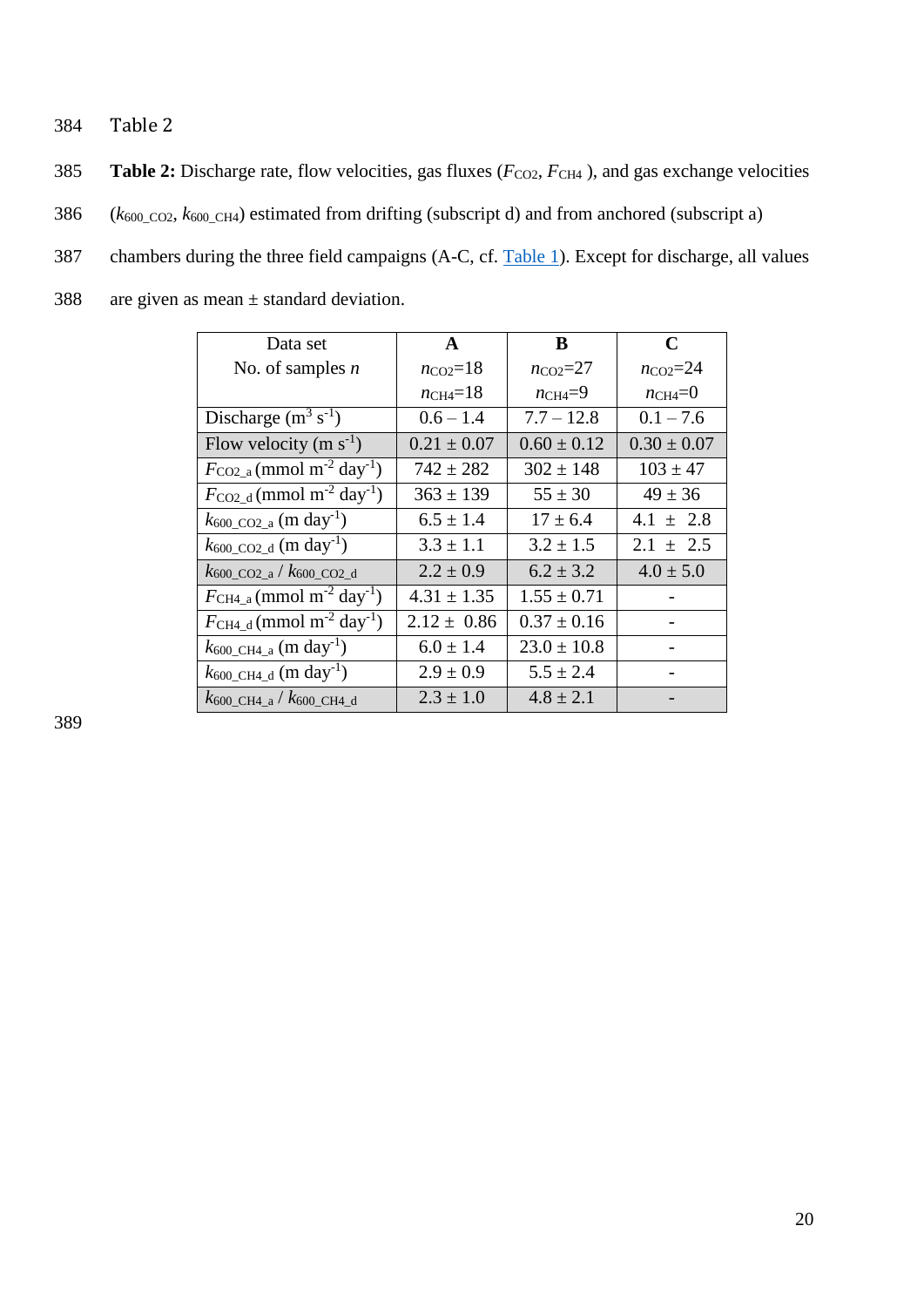## 390 Figures

#### 391 Figure 1

<span id="page-20-0"></span>

**Fig. 1:** A) Box plots of the standardized gas exchange  $(k_{600})$  velocity measured using drifting (solid lines) and anchored (dashed lines) flux chambers in data set A (black), B (red) and C (blue). The diamond-shaped boxes encompass the 25-75 percentile range, whiskers show minimum and maximum, open squares and horizontal lines mark mean and median values, respectively. B)  $k_{600}$  estimated from anchored chamber deployments versus that from drifting chambers for the data sets A-C (color). Filled symbols show  $k_{600}$ estimated from  $CO<sub>2</sub>$  fluxes, open symbols are based on  $CH<sub>4</sub>$  fluxes. The solid line shows a 1:1 relationship.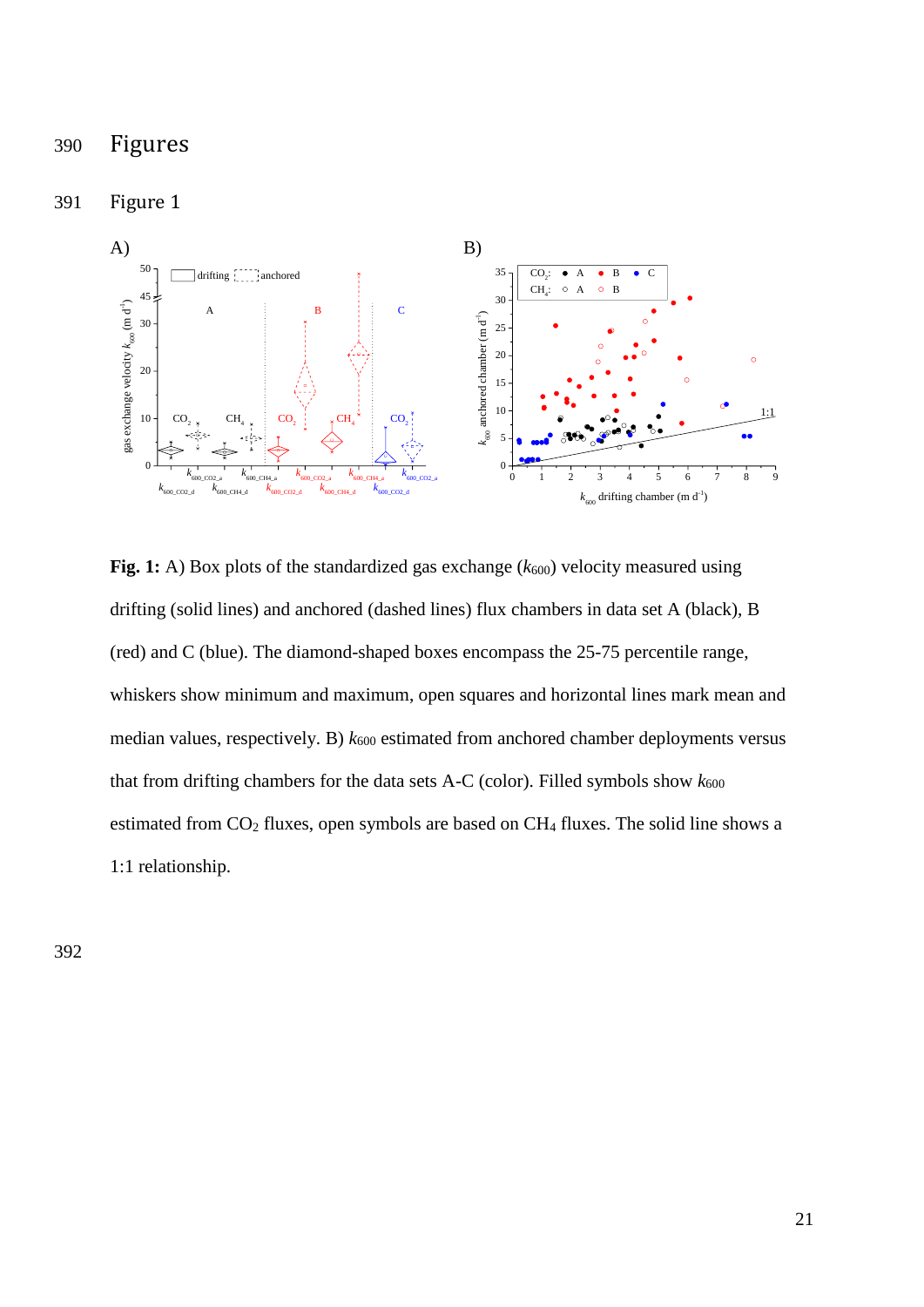<span id="page-21-0"></span>Figure 2



395 **Fig. 2:** A) Gas exchange velocity  $k_{600}$  from anchored (triangles) and drifting (circles) chambers versus current velocity for the three field data sets (A-C, colors). Filled symbols 397 show data obtained from  $CO<sub>2</sub>$ , open symbols are based on CH<sub>4</sub> fluxes. B) Ratio of the gas exchange velocities from anchored and drifting chambers versus current speed (filled symbols: CO2, open symbols: CH4, symbol color indicates data set). The dashed line indicates a constant ratio of one and the solid line shows a linear regression of the combined data sets (*rS*=0.66, *p*<0.001).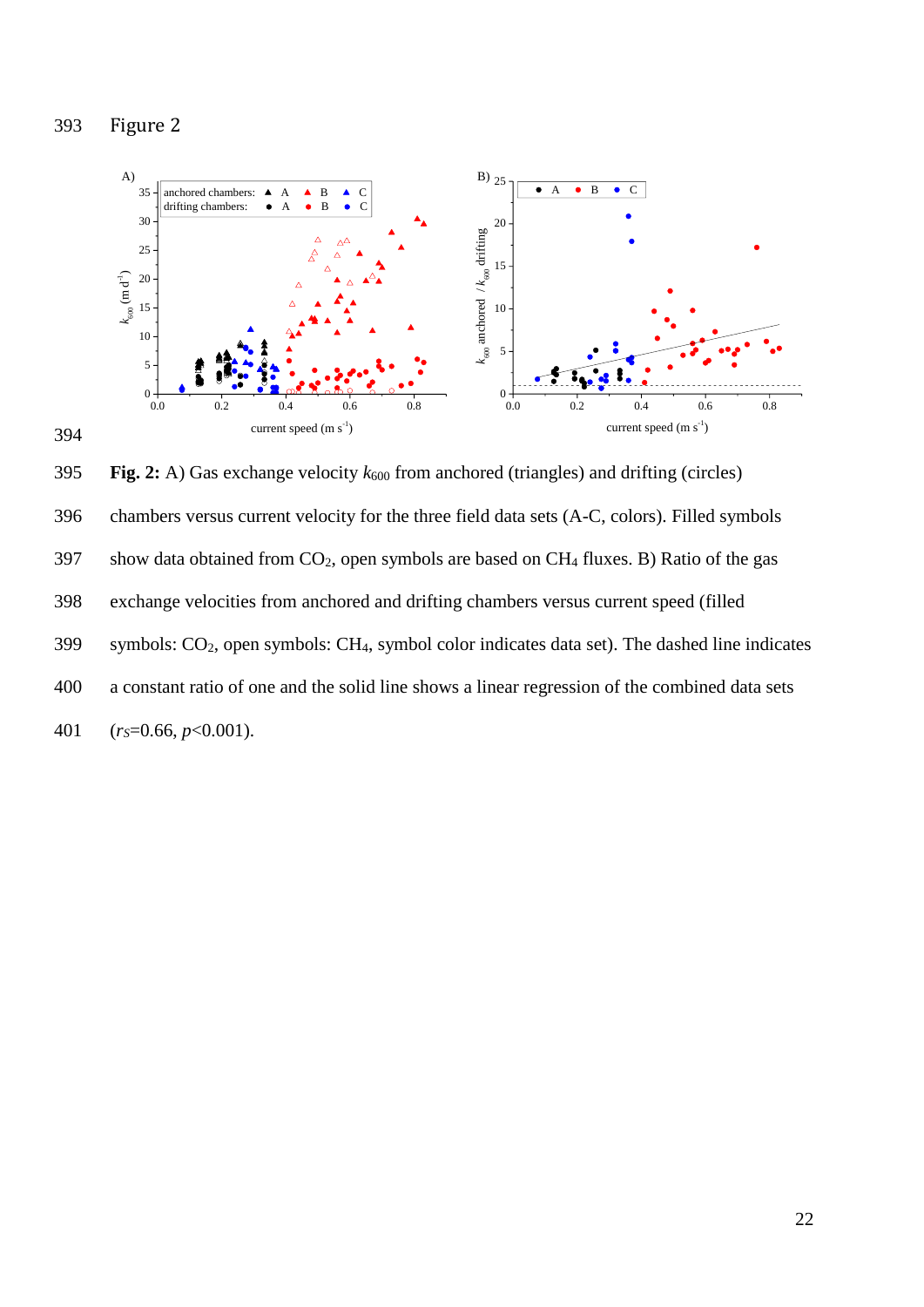<span id="page-22-0"></span>

 **Fig. 3:** Laboratory measurements of the mean longitudinal flow velocities (*U*) A) below a drifting and B) below an anchored chamber. Mean turbulent kinetic energy (TKE) of the flow fields below C) the drifting chamber and D) the anchored chamber. *z* and *x* refer to depth and longitudinal distance respectively. Chamber edges are masked out (white) and regions without sufficient observations for temporal averaging are marked by dark blue color. The flow 409 direction is from left to right and the mean flow velocity was  $0.1 \text{ m s}^{-1}$ .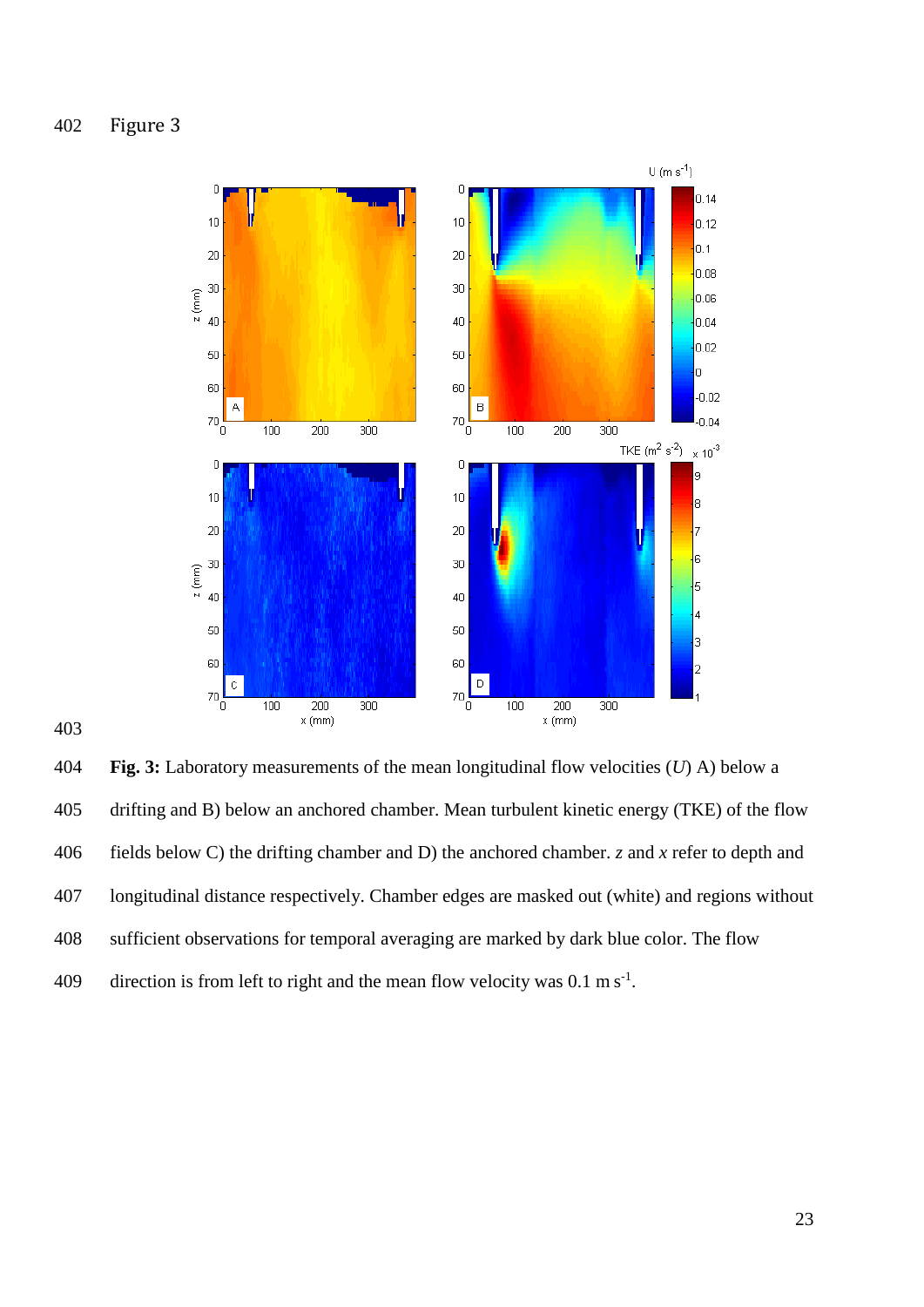### <span id="page-23-0"></span>411 Figure 4



**Fig. 4:** A) Flying chamber design without penetration of the water surface by the chamber edges but using a plastic foil collar (marked by the red arrow) for sealing. The chamber is fixed above the water surface by a supporting frame. B) Distribution of mean longitudinal flow velocities (*U*) and B) turbulent kinetic energy (*TKE*) of the flow field below the front edge of a static foil (marked by black bar) at the water surface. The direction of flow was from left to right, *x* and *y* refer to longitudinal distance and depth, respectively. The mean flow velocity was  $0.10 \text{ m s}^{-1}$ . Color scales are identical to that of Fig. 3.

412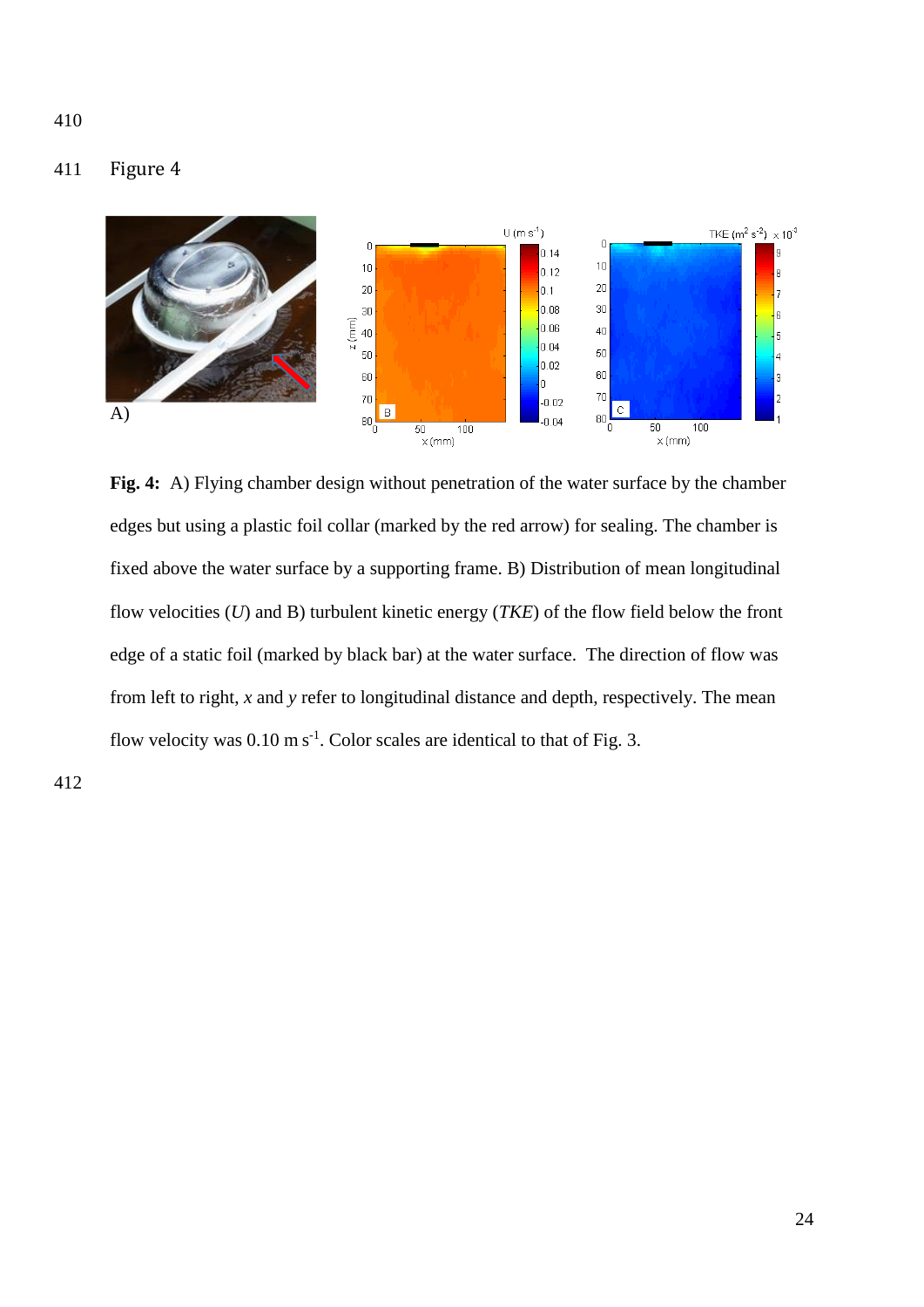## References

- <span id="page-24-5"></span> Alin, S. R., Rasera, M., Salimon, C. I., Richey, J. E., Holtgrieve, G. W., Krusche, A. V., and Snidvongs, A.: Physical controls on carbon dioxide transfer velocity and flux in low- gradient river systems and implications for regional carbon budgets, J. Geophys. Res.- Biogeo., 116, G01009, 10.1029/2010jg001398, 2011.
- <span id="page-24-0"></span> Aufdenkampe, A. K., Mayorga, E., Raymond, P. A., Melack, J. M., Doney, S. C., Alin, S. R., Aalto, R. E., and Yoo, K.: Riverine coupling of biogeochemical cycles between land, oceans, and atmosphere, Front. Ecol. Environ., 9, 53-60, 10.1890/100014, 2011.
- <span id="page-24-7"></span> Baldocchi, D.: Measuring fluxes of trace gases and energy between ecosystems and the atmosphere – the state and future of the eddy covariance method, Global Change Biol., 20, 3600-3609, 10.1111/gcb.12649, 2014.
- <span id="page-24-3"></span> Bastviken, D., Tranvik, L. J., Downing, J. A., Crill, P. M., and Enrich-Prast, A.: Freshwater Methane Emissions Offset the Continental Carbon Sink, Science, 331, 50-50, 10.1126/science.1196808, 2011.
- <span id="page-24-8"></span> Bastviken, D., Sundgren, I., Natchimuthu, S., Reyier, H., and Gålfalk, M.: Technical Note: 428 Cost-efficient approaches to measure carbon dioxide  $(CO<sub>2</sub>)$  fluxes and concentrations in terrestrial and aquatic environments using mini loggers, Biogeosciences, 12, 3849-3859, 10.5194/bg-12-3849-2015, 2015.
- <span id="page-24-1"></span> Battin, T. J., Kaplan, L. A., Findlay, S., Hopkinson, C. S., Marti, E., Packman, A. I., Newbold, J. D., and Sabater, F.: Biophysical controls on organic carbon fluxes in fluvial networks, Nature Geosci., 1, 95-100, 10.1038/ngeo101, 2008.
- <span id="page-24-6"></span> Beaulieu, J. J., Shuster, W. D., and Rebholz, J. A.: Controls on gas transfer velocities in a large river, J. Geophys. Res.-Biogeo., 117, G02007, 10.1029/2011jg001794, 2012.
- <span id="page-24-9"></span> Beaulieu, J. J., Smolenski, R. L., Nietch, C. T., Townsend-Small, A., and Elovitz, M. S.: High Methane Emissions from a Midlatitude Reservoir Draining an Agricultural Watershed, Environ. Sci. Technol., 48, 11100-11108, 10.1021/es501871g, 2014.
- <span id="page-24-4"></span> Butman, D., and Raymond, P. A.: Significant efflux of carbon dioxide from streams and rivers in the United States, Nature Geosci., 4, 839-842, 2011.
- <span id="page-24-14"></span> Campeau, A., and Del Giorgio, P. A.: Patterns in CH4 and CO2 concentrations across boreal rivers: Major drivers and implications for fluvial greenhouse emissions under climate change scenarios, Glob Chang Biol, 20, 1075-1088, 2014.
- <span id="page-24-2"></span> Cole, J. J., Prairie, Y. T., Caraco, N. F., McDowell, W. H., Tranvik, L. J., Striegl, R. G., Duarte, C. M., Kortelainen, P., Downing, J. A., Middelburg, J. J., and Melack, J.: Plumbing the global carbon cycle: Integrating inland waters into the terrestrial carbon budget, Ecosystems, 10, 171-184, 10.1007/s10021-006-9013-8, 2007.
- <span id="page-24-12"></span> Cole, J. J., Bade, D. L., Bastviken, D., Pace, M. L., and Van de Bogert, M.: Multiple approaches to estimating air-water gas exchange in small lakes, Limnol. Oceanogr. Meth., 8, 285-293, 10.4319/lom.2010.8.285, 2010.
- <span id="page-24-13"></span> Crawford, J. T., Striegl, R. G., Wickland, K. P., Dornblaser, M. M., and Stanley, E. H.: Emissions of carbon dioxide and methane from a headwater stream network of interior Alaska, J. Geophys. Res.-Biogeo., 118, 482-494, 10.1002/jgrg.20034, 2013.
- <span id="page-24-10"></span> DelSontro, T., Kunz, M. J., Kempter, T., Wüest, A., Wehrli, B., and Senn, D. B.: Spatial Heterogeneity of Methane Ebullition in a Large Tropical Reservoir, Environ. Sci. Technol., 45, 9866-9873, 10.1021/es2005545, 2011.
- <span id="page-24-11"></span>Eugster, W., DelSontro, T., and Sobek, S.: Eddy covariance flux measurements confirm
- extreme CH4 emissions from a Swiss hydropower reservoir and resolve their short-term variability, Biogeosciences, 8, 2815-2831, 10.5194/bg-8-2815-2011, 2011.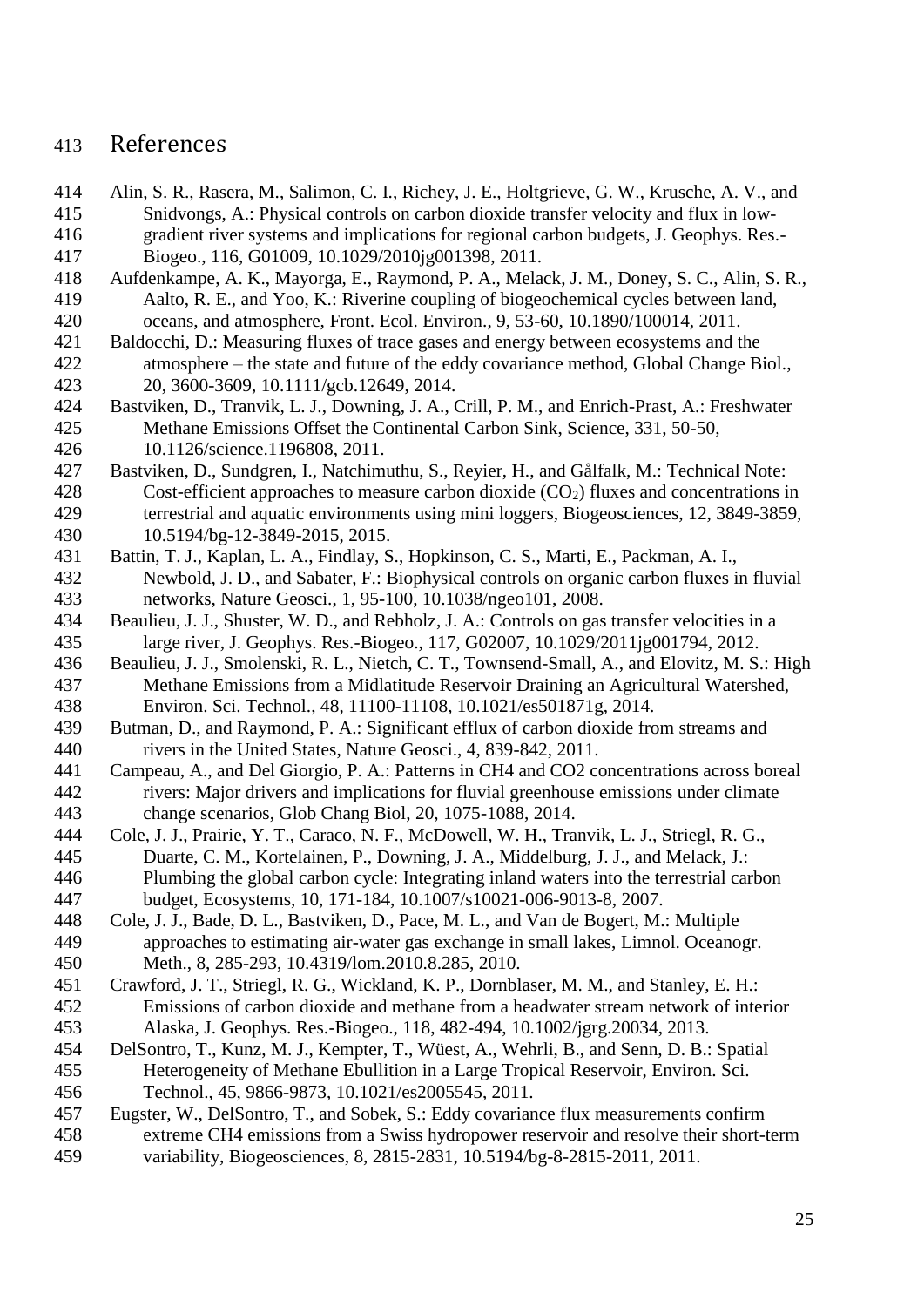- <span id="page-25-9"></span> Gålfalk, M., Bastviken, D., Fredriksson, S., and Arneborg, L.: Determination of the piston velocity for water-air interfaces using flux chambers, acoustic Doppler velocimetry, and IR imaging of the water surface, J. Geophys. Res.-Biogeo., 118, 770-782, 10.1002/jgrg.20064, 2013.
- <span id="page-25-10"></span> Goldenfum, J. A.: GHG Measurement Guidelines for Freshwater Reservoirs, UNESCO/IHA, London, 139 pp., 2011.
- <span id="page-25-6"></span>466 Halbedel, S., and Koschorreck, M.: Regulation of  $CO<sub>2</sub>$  emissions from temperate streams and reservoirs, Biogeosciences, 10, 7539-7551, 10.5194/bg-10-7539-2013, 2013.
- <span id="page-25-3"></span> Hotchkiss, E. R., Hall Jr, R. O., Sponseller, R. A., Butman, D., Klaminder, J., Laudon, H., Rosvall, M., and Karlsson, J.: Sources of and processes controlling CO2 emissions change with the size of streams and rivers, Nature Geosci., 8, 696-699, 10.1038/ngeo2507, 2015.
- <span id="page-25-11"></span> Jähne, B., and Haußecker, H.: Air-water gas exchange, Ann. Rev. Fluid Mech., 30, 443-468, 1998.
- <span id="page-25-2"></span>474 Koprivnjak, J. F., Dillon, P. J., and Molot, L. A.: Importance of CO<sub>2</sub> evasion from small boreal streams, Global Biogeochem. Cycles, 24, Gb4003, 10.1029/2009gb003723, 2010.
- <span id="page-25-7"></span> Kremer, J. N., Nixon, S. W., Buckley, B., and Roques, P.: Technical Note: Conditions for Using the Floating Chamber Method to Estimate Air-Water Gas Exchange, Estuaries, 26, 985-990, 10.1007/BF02803357, 2003.
- <span id="page-25-1"></span> Le Quéré, C., Peters, G. P., Andres, R. J., Andrew, R. M., Boden, T. A., Ciais, P., Friedlingstein, P., Houghton, R. A., Marland, G., Moriarty, R., Sitch, S., Tans, P., Arneth,
- A., Arvanitis, A., Bakker, D. C. E., Bopp, L., Canadell, J. G., Chini, L. P., Doney, S. C.,
- Harper, A., Harris, I., House, J. I., Jain, A. K., Jones, S. D., Kato, E., Keeling, R. F.,
- Klein Goldewijk, K., Körtzinger, A., Koven, C., Lefèvre, N., Maignan, F., Omar, A.,
- Ono, T., Park, G. H., Pfeil, B., Poulter, B., Raupach, M. R., Regnier, P., Rödenbeck, C.,
- Saito, S., Schwinger, J., Segschneider, J., Stocker, B. D., Takahashi, T., Tilbrook, B., van Heuven, S., Viovy, N., Wanninkhof, R., Wiltshire, A., and Zaehle, S.: Global carbon
- budget 2013, Earth Syst. Sci. Data, 6, 235-263, 10.5194/essd-6-235-2014, 2014.
- <span id="page-25-14"></span> Maeck, A., DelSontro, T., McGinnis, D. F., Fischer, H., Flury, S., Schmidt, M., Fietzek, P., and Lorke, A.: Sediment trapping by dams creates methane emission hotspots, Environ. Sci. Technol., 47, 8130–8137, 2013.
- <span id="page-25-4"></span> Marion, A., Nikora, V., Puijalon, S., Bouma, T., Koll, K., Ballio, F., Tait, S., Zaramella, M., Sukhodolov, A., O'Hare, M., Wharton, G., Aberle, J., Tregnaghi, M., Davies, P., Nepf, H., Parker, G., and Statzner, B.: Aquatic interfaces: a hydrodynamic and ecological perspective, J. Hydraul. Res., 1-15, 10.1080/00221686.2014.968887, 2014.
- <span id="page-25-13"></span> McMahon, P. B., and Dennehy, K. F.: N2O emissions from a nitrogen-enriched river, Environ. Sci. Technol., 33, 21-25, 10.1021/es980645n, 1999.
- <span id="page-25-12"></span> Moog, D., and Jirka, G.: Stream Reaeration in Nonuniform Flow: Macroroughness Enhancement, J. Hydraul. Eng., 125, 11-16, doi:10.1061/(ASCE)0733- 9429(1999)125:1(11), 1999.
- <span id="page-25-8"></span> Raymond, P. A., and Cole, J. J.: Gas exchange in rivers and estuaries: Choosing a gas transfer velocity, Estuaries, 24, 312-317, 10.2307/1352954, 2001.
- <span id="page-25-5"></span> Raymond, P. A., Zappa, C. J., Butman, D., Bott, T. L., Potter, J., Mulholland, P., Laursen, A. E., McDowell, W. H., and Newbold, D.: Scaling the gas transfer velocity and hydraulic geometry in streams and small rivers, Limnology & Oceanography: Fluids & Environments, 2, 41-53, 10.1215/21573689-1597669, 2012.
- <span id="page-25-0"></span> Raymond, P. A., Hartmann, J., Lauerwald, R., Sobek, S., McDonald, C., Hoover, M., Butman, D., Striegl, R., Mayorga, E., Humborg, C., Kortelainen, P., Durr, H., Meybeck, M., Ciais, P., and Guth, P.: Global carbon dioxide emissions from inland waters, Nature, 503, 355-359, 10.1038/nature12760, 2013.